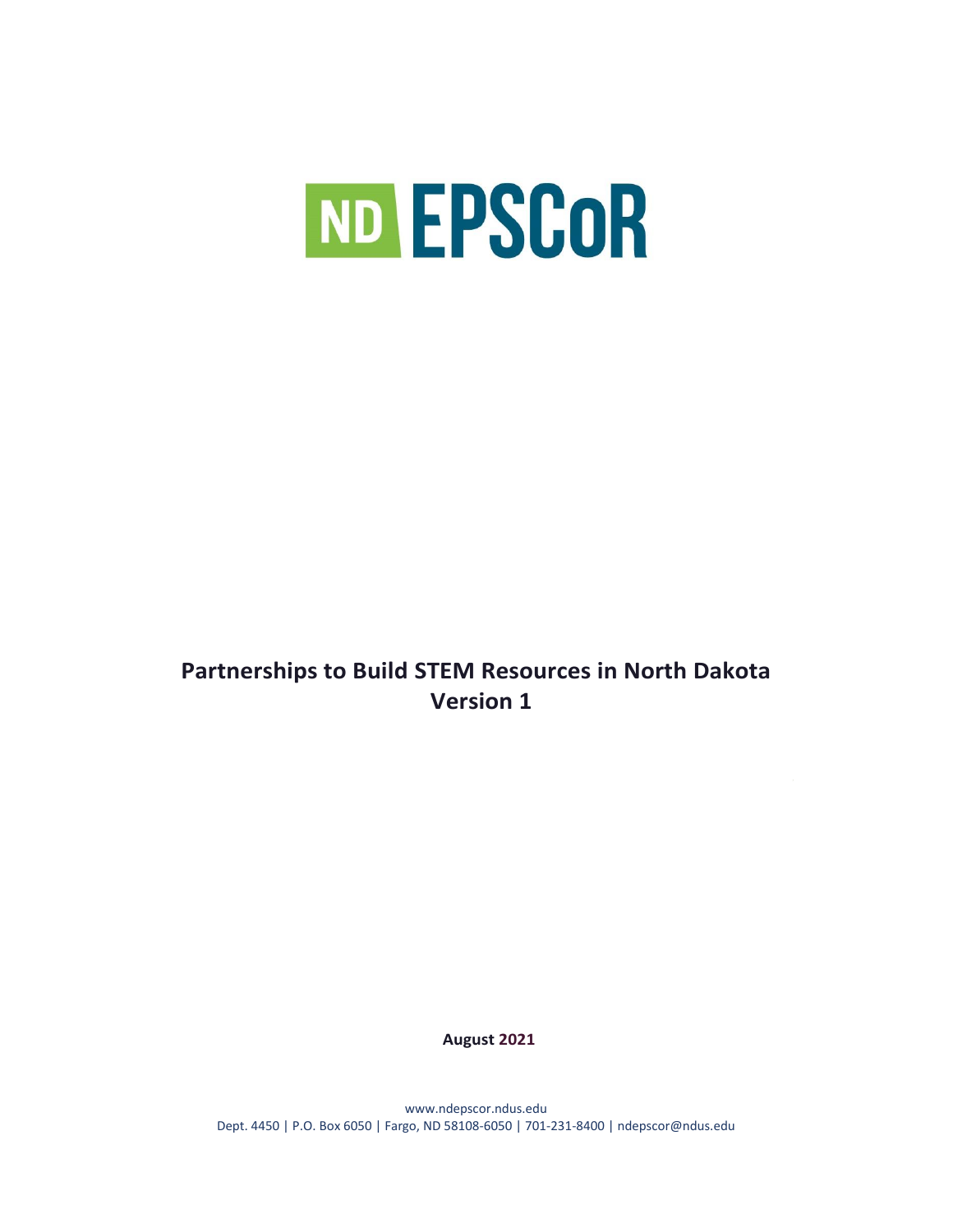# **Background and purpose of this document**

This document compiles a variety of information related to informal and formal K-12 education in North Dakota (ND); from ND EPSCoR State Office K-12 survey results, ND Department of Public Instruction (DPI) Statewide Longitudinal Data System (SLDS) data, current K-12 ND EPSCoR State Office partnerships, and K-12 outreach and/or engagement opportunities available at higher education institutions. Also, included is information on other ND EPSCoR State Office partnerships (North Dakota's Gateway to Science), and the new STEM Education Portal. The information within this document can be used as a resource for teachers, communities and schools looking to increase both formal and informal STEM engagement and learning, and faculty within higher education institutions across ND who wish to develop STEM outreach or informal STEM activities for K-12 students.

If you have any questions about this document or would like more information about making connections that build K-12 STEM for North Dakota, please contact the ND EPSCoR State Office at 701-231-8400 or [ndepscor@ndus.edu.](mailto:ndepscor@ndus.edu) For information about forming partnerships to build STEM capacity in North Dakota, see: [Partnerships to Build STEM Capacity](https://www.ndepscor.ndus.edu/serving-our-state/partnershipstobuildstemcapacity/)

# **History of ND EPSCoR State Office**

l

Established in 2017 by the North Dakota University System (NDUS)<sup>1</sup>, the ND EPSCoR State Office is responsible for developing, implementing, monitoring, and assessing numerous programs tied to the state's STEM ecosystem (Table 1). For more information about these ND EPSCoR State Office programs, visit [www.ndepscor.ndus.edu.](http://www.ndepscor.ndus.edu/)

| Table 1. State Office Programming, Administrative Services, and External Award Administration. |                         |                                                                                                                                                                                                                                                                                               |  |
|------------------------------------------------------------------------------------------------|-------------------------|-----------------------------------------------------------------------------------------------------------------------------------------------------------------------------------------------------------------------------------------------------------------------------------------------|--|
| <b>SO Program and Activity</b><br><b>Categories</b>                                            | <b>Budget Structure</b> | <b>FY21 Programs and Activities</b>                                                                                                                                                                                                                                                           |  |
| SO Activity - Programmatic (* - SO dollars)                                                    |                         |                                                                                                                                                                                                                                                                                               |  |
| *External Partnerships                                                                         | Programmatic            | STEM programming partnerships with ND-based entities<br>and organizations                                                                                                                                                                                                                     |  |
| *K-20+ STEM                                                                                    | Programmatic            | Activities to build the STEM workforce in ND, including: 1)<br>K-12 programming, 2) K-12 Lesson Plan development, 3) K-<br>12 STEM activity video series for STEM projects at home,<br>4) Undergraduate and graduate student research, training,<br>programming, and professional development |  |
| *Innovation and<br>Entrepreneurship                                                            | Programmatic            | Students in Technology Transfer And Research (STTAR)<br>student internships with ND-based companies                                                                                                                                                                                           |  |

<sup>&</sup>lt;sup>1</sup> North Dakota received its first NSF EPSCoR RII Track 1 cooperative agreement in 1986. A state appropriation to the NDUS provides the match to the RII Track-1 and funds statewide programs to build STEM capacity and a sustainable STEM workforce within North Dakota. From 1986-2016, North Dakota State University (NDSU) and the University of North Dakota (UND) had duplicative office managing these programs. Under a memorandum of understanding, the ND EPSCoR State Office is administered by NDSU.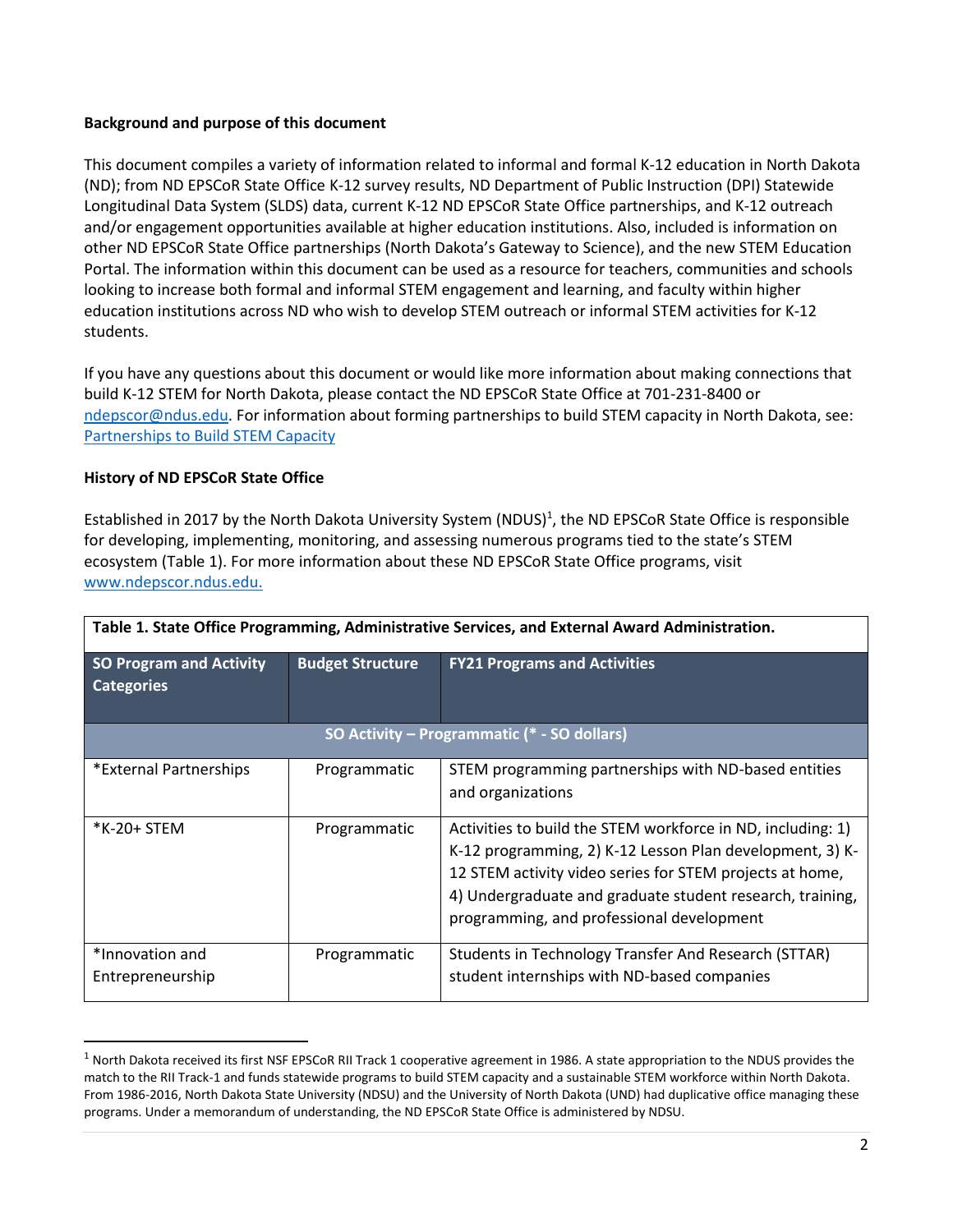| *Broadening Participation                                                                             | Programmatic                    | Nurturing American Tribal Undergraduate Research and<br>Education (NATURE) programming                                                                                                                                                                                                                                                         |  |
|-------------------------------------------------------------------------------------------------------|---------------------------------|------------------------------------------------------------------------------------------------------------------------------------------------------------------------------------------------------------------------------------------------------------------------------------------------------------------------------------------------|--|
| *Communicating Science<br>to the Public                                                               | Programmatic                    | 1) Website, 2) Social media, 3) Monthly newsletter, and 4)<br>Communication workshops, and 5) ND EPSCoR Annual<br><b>State Conference</b>                                                                                                                                                                                                      |  |
| *Support for EPSCoR-like<br>Programs                                                                  | Programmatic                    | 1) NSF EPSCoR Track-2 proposals, 2) NSF CAREER<br>proposals, and 3) other EPSCoR-like programs                                                                                                                                                                                                                                                 |  |
| *Proposal Development<br>Support                                                                      | Programmatic                    | Internal and external proposal reviews                                                                                                                                                                                                                                                                                                         |  |
| *Participating Institution<br><b>STEM Seed Funding</b>                                                | Programmatic/<br>Administrative | Competitive STEM research capacity building, education,<br>outreach, workforce development opportunities that are<br>competitively available to all 11 participating campuses                                                                                                                                                                  |  |
| *RII Track-1 match                                                                                    | Programmatic                    | The National Science Foundation (NSF) requires a 20%<br>state match on each of its 5-year \$20M Track-1<br>cooperative agreements                                                                                                                                                                                                              |  |
|                                                                                                       |                                 | SO Activity - Administrative Services (* - SO dollars)                                                                                                                                                                                                                                                                                         |  |
| *Financial, Administrative,<br>and Logistical Services                                                | Administrative                  | 1) Oversite of financial obligations covered by the State<br>Office on behalf of all participating institutions, 2) financial<br>oversight, 3) administrative support, trainings and<br>guidance to all 11 ND EPSCoR participating campuses, 4)<br>office and program logistics, and 5) campus outreach to<br>ND EPSCoR participating campuses |  |
| *ND EPSCoR State<br><b>Steering Committee</b>                                                         | Administrative                  | Logistical and administrative support                                                                                                                                                                                                                                                                                                          |  |
|                                                                                                       |                                 | SO Activity - Leveraged (*- SO dollars; ** - NASA EPSCoR dollars from UND)                                                                                                                                                                                                                                                                     |  |
| *STEM Capacity Building<br>at the RUs                                                                 | Leveraged                       | Investments at NDSU and UND                                                                                                                                                                                                                                                                                                                    |  |
| **NASA EPSCoR                                                                                         | Leveraged                       | NASA investments on the NDSU campus                                                                                                                                                                                                                                                                                                            |  |
| SO Administration of Externally Funded Awards (*** - external dollars)                                |                                 |                                                                                                                                                                                                                                                                                                                                                |  |
| ***NSF EPSCoR Research<br>Infrastructure<br>Improvement (RII) Track-1<br><b>Cooperative Agreement</b> | <b>NSF</b>                      | 1) New Discoveries in the Advanced Interface of<br>Computation, Engineering and Science (ND-ACES, 2020-<br>2025)                                                                                                                                                                                                                               |  |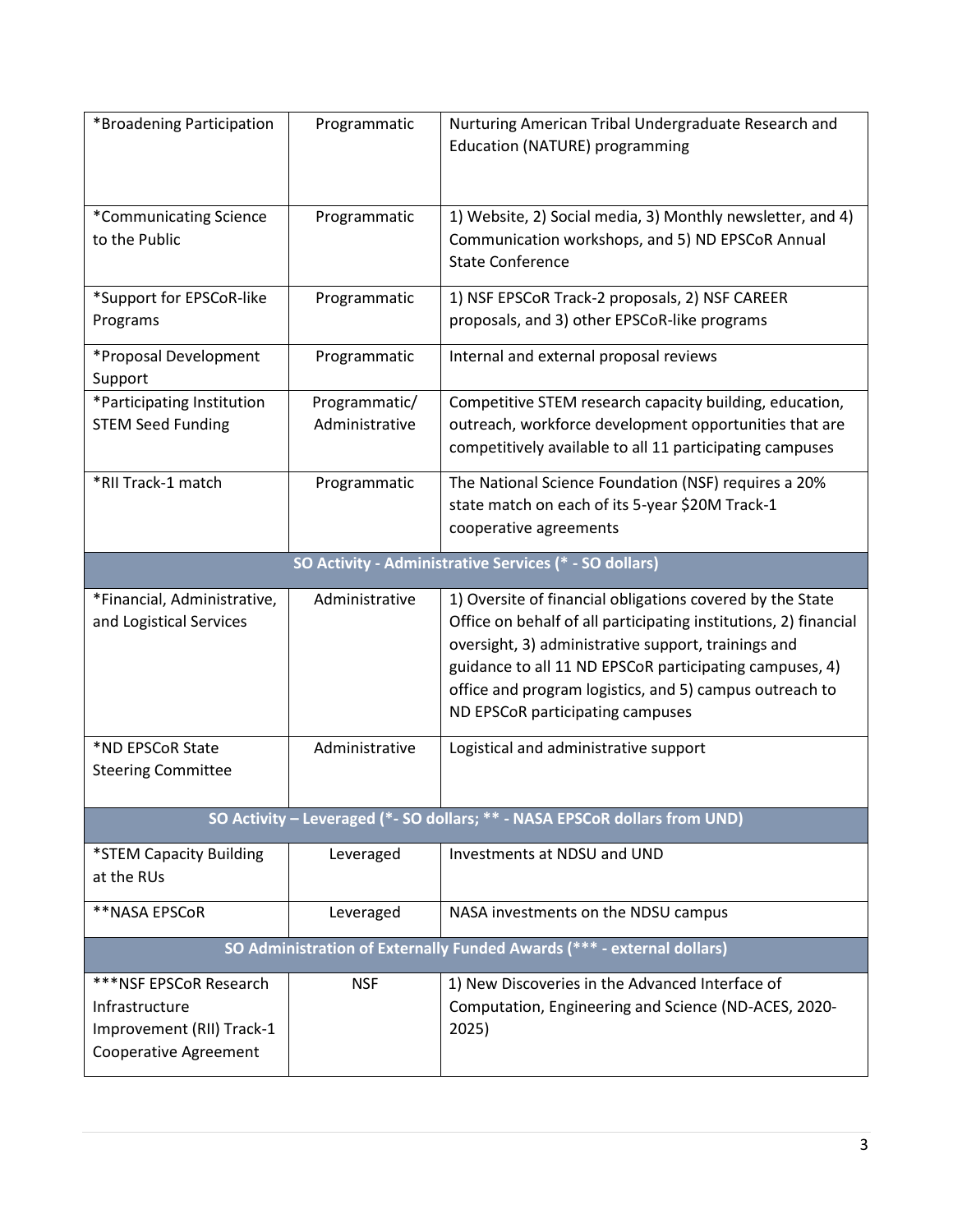| ***NSF Collaborative  | <b>NSF</b> | Cultivating Indigenous Research Communities for          |
|-----------------------|------------|----------------------------------------------------------|
| Research Grant (2020- |            | Leadership in Education and STEM (CIRCLES) Alliance is a |
| 2022)                 |            | collaboration between six EPSCoR jurisdictions           |

# **K-12 Schools in North Dakota**

K-12 education is an important social good and a stepping stone to community and state prosperity. The ND K-12 education ecosystem consists of public and private entities and formal and informal platforms. Currently, there are 173 school districts across ND with a combined total of 483 schools<sup>2</sup>. There are six major groups (race/ethnicity) that make up the ND K-12 student demographics (Figure 1) 2 . Of all teachers in ND in 2019 – 2020, 63.8% held a Bachelor's degree, 35.5% held a Master's degree and 0.5% held a Doctorate degree (Figure 2)<sup>2</sup>. Enrollment has continued to increase across the state over the past five years with the exception of 2020 – 2021. The decrease in 2022-2021 is likely due to increased home schooling and delaying the start of Pre-K and Kindergarten during the COVID-19 pandemic (Figure 3)<sup>2</sup>. In ND 31% of students are classified as coming from low income families<sup>2</sup>. The graduation rate in the 2019 – 2020 school year was 89%<sup>2</sup>. A detailed summary of the state K-12 data is available at: [https://insights.nd.gov/.](https://insights.nd.gov/)



**Figure 1. Total number of students enrolled across ND schools by group in 2019 – 2020. Figure obtained fro[m https://insights.nd.gov/.](https://insights.nd.gov/)** 



**Figure 2. Number of teachers with Bachelor's (purple), Master's (blue) and Doctorate degrees (0.5%) (green) in 2019 – 2020. Figure obtained from [https://insights.nd.gov/.](https://insights.nd.gov/)** 

 $\overline{\phantom{a}}$ 

<sup>&</sup>lt;sup>2</sup> Insights of North Dakota[: https://insights.nd.gov/](https://insights.nd.gov/)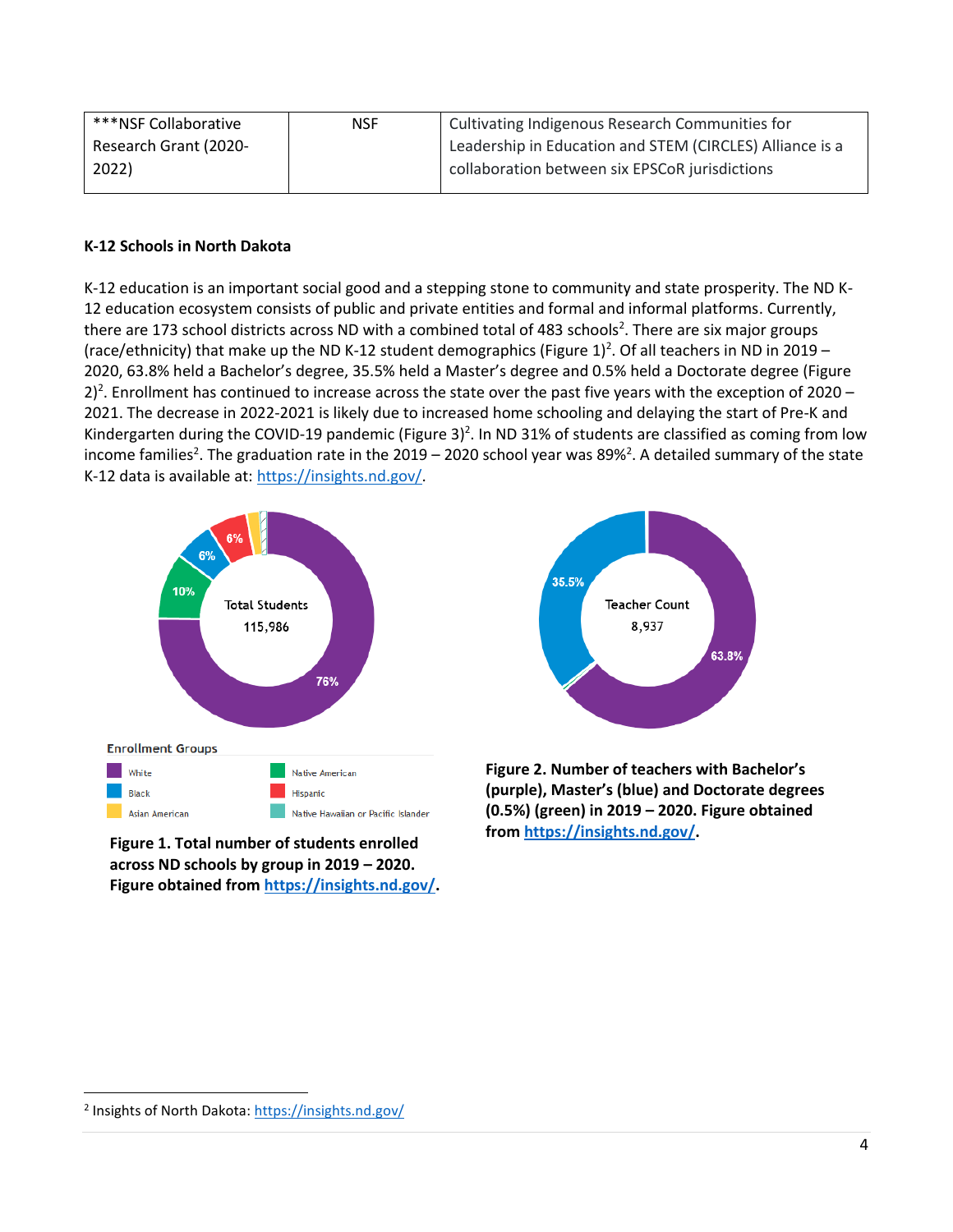

**Figure 3. Total student enrollment in ND K-12 schools for the past 5 years. Figure obtained from [https://insights.nd.gov/.](https://insights.nd.gov/)**

#### **ND EPSCoR State Office K-12 STEM Needs Survey**

While the SLDS data provides a solid background of current demographics in ND K-12, the ND EPSCoR State Office wanted to look more closely at STEM needs from the perspective of K-12 educators and administrators Thus, an online survey was developed to gather feedback from ND K-12 educators. The survey (IRB protocol # XX19159) asked a variety of questions related to interest around STEM education; current resources, curricula strategies, activities, and professional development; and, areas for growth, development, and support. The survey link was disseminated to all the principals listed in the most recently published ND K-12 school directory. Principals were asked to share the link with the teachers in their schools. Responses were received from teachers/administrators in 30 of the state's 53 counties (Figure 4) with representation from schools considered rural and urban. Over 80% of respondents reported being excited or very excited to respond to a survey about developing or augmenting STEM activities within their schools (Figure 5).



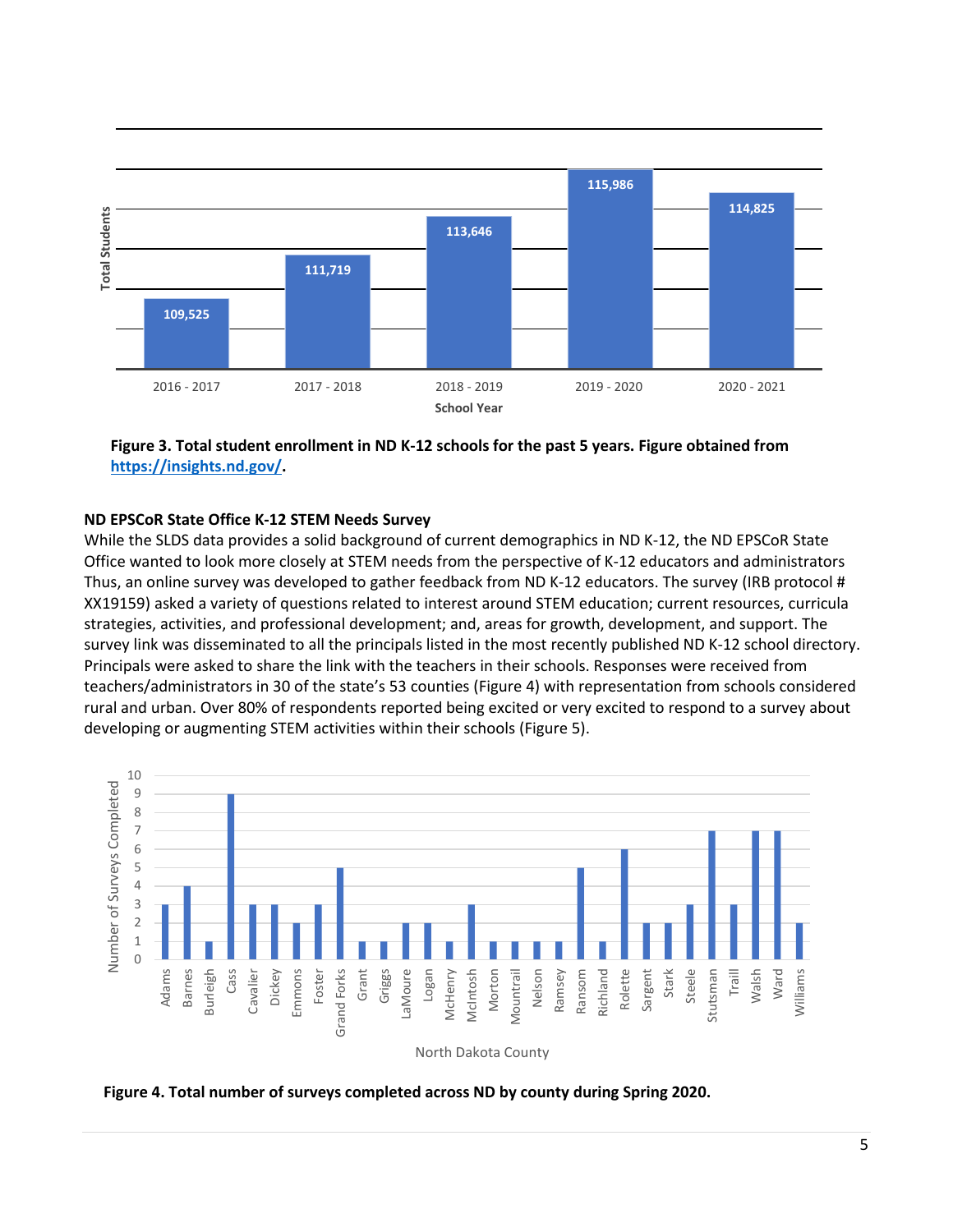**On the scale below, how excited are you at the idea of developing/augmenting STEM activities in your school (1= not excited; 5=very excited)?**



**Figure 5. Interest across ND K-12 schools in developing/augmenting STEM activities.** 

2019 and June 2020. Of those who took the survey, 75% were K-12 teachers; 20% were school administrators; and, the rest were a combination of support staff, para ■ 1

The survey had a total of 93 responses between Fall of

- professionals, and substitute
- teachers. The grade levels
- taught by the teachers who
- completed the survey were 32% from K-5 grades, 23% from  $6 - 8$  grades, 17% from 9 – 12 grades, and the remaining 28% from a variety of other grade categories (e.g.,  $7 - 12$ , K  $-12$ ,  $5 - 8$ ,  $4 - 8$ ). When asked to rank four STEM Education

development categories in order of importance  $(1 = high priority, 4 = low priority)$ , survey respondents overwhelmingly ranked Curriculum and Professional Development higher than community impact and other categories (e.g., funding, materials, supplies) (Figure 6).



Survey respondents were also asked about currently used classroom design strategies versus what they would like to implement/augment within their classrooms in the future. When viewed together (currently vs. in the future), the two strategies with the highest increase were flipped classrooms (where students learn through hands-on activities and work in teams [10% increase]) and mobile furniture that would more easily accommodate group projects and active learning pedagogies (8% increase). When asked about what

# **Figure 6. Ranked importance of each in terms of STEM education. 1 = highest priority, 4 = lowest priority. ND EPSCoR K-12 STEM needs survey.**

curricula strategies they use versus what they would like to implement in their classrooms, the strategy with the highest response was interdisciplinary learning (where multiple subjects are connected/combined to enhance topic understanding [11% increase]). Often times teachers would like to incorporate new ideas, techniques, curricula, etc. into their classroom, but a variety of factors impact whether or not they are able to make those changes. When given the choice between eight different resources, the top three were: 1) online resources with lesson/activity plans; 2) financial assistance for classroom equipment and or other supplies; and, 3) training on how to implement STEM activities into existing curricula (Figure 7).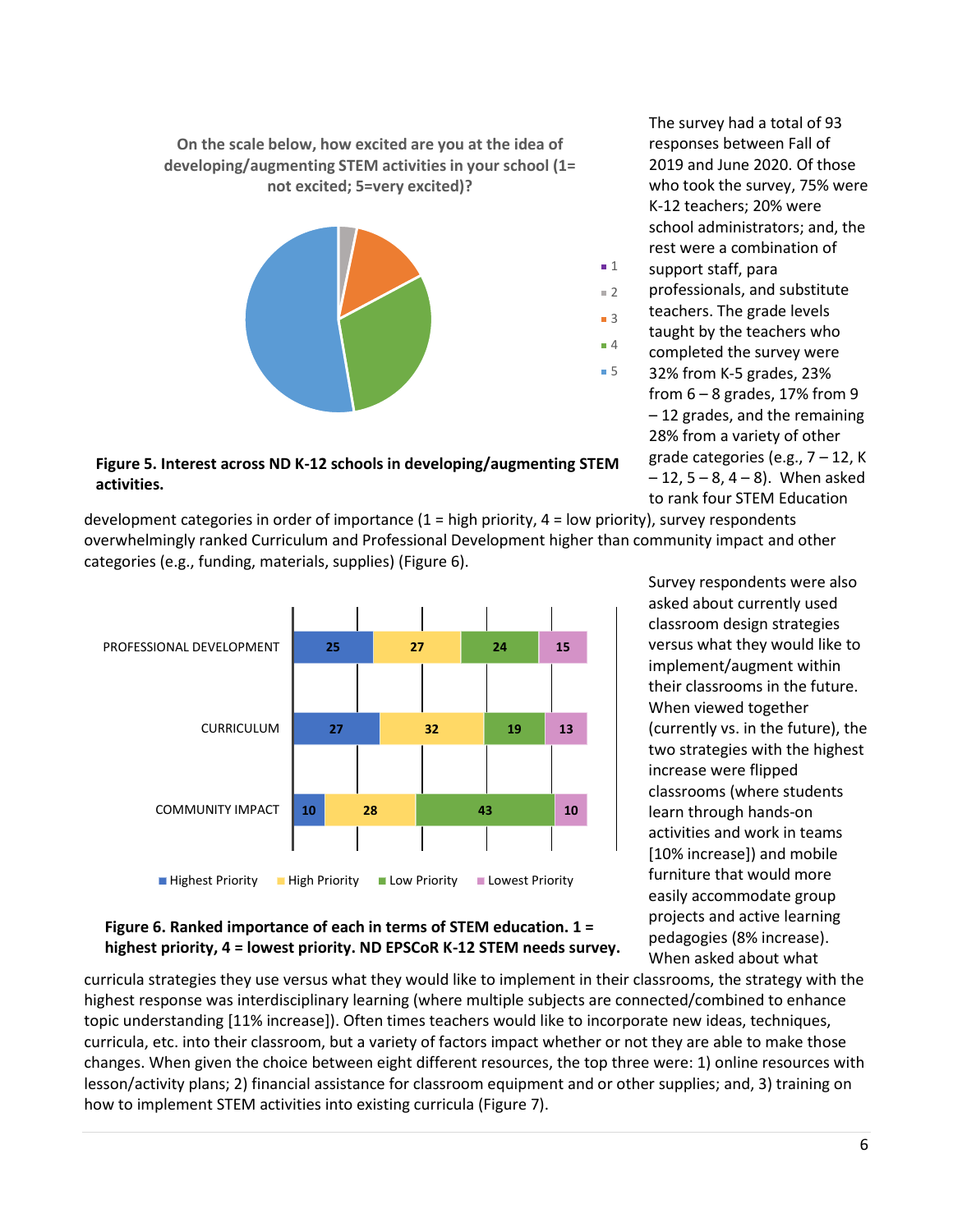

# **Figure 7. Resources that would be helpful to improve a teacher's ability to incorporate or teach STEM in the classroom.**

K-12 educators are often encouraged to attend local and regional professional development opportunities, but some schools are not able to fund these opportunities. The ND EPSCoR State Office survey asked what professional development strategies schools currently use versus what they would like to developed/ augmented. The two most currently used strategies are: interested teachers and support staff are sent to STEM conferences, fairs, trainings, and symposiums; and educators are encouraged to attend local and regional STEM and STEM related professional development opportunities. Respondents reported that the strategies they would most like to have developed/augmented is "schools pay, or seek out STEM resources, for teachers and help make them accessible" (55%) (Figure 8).



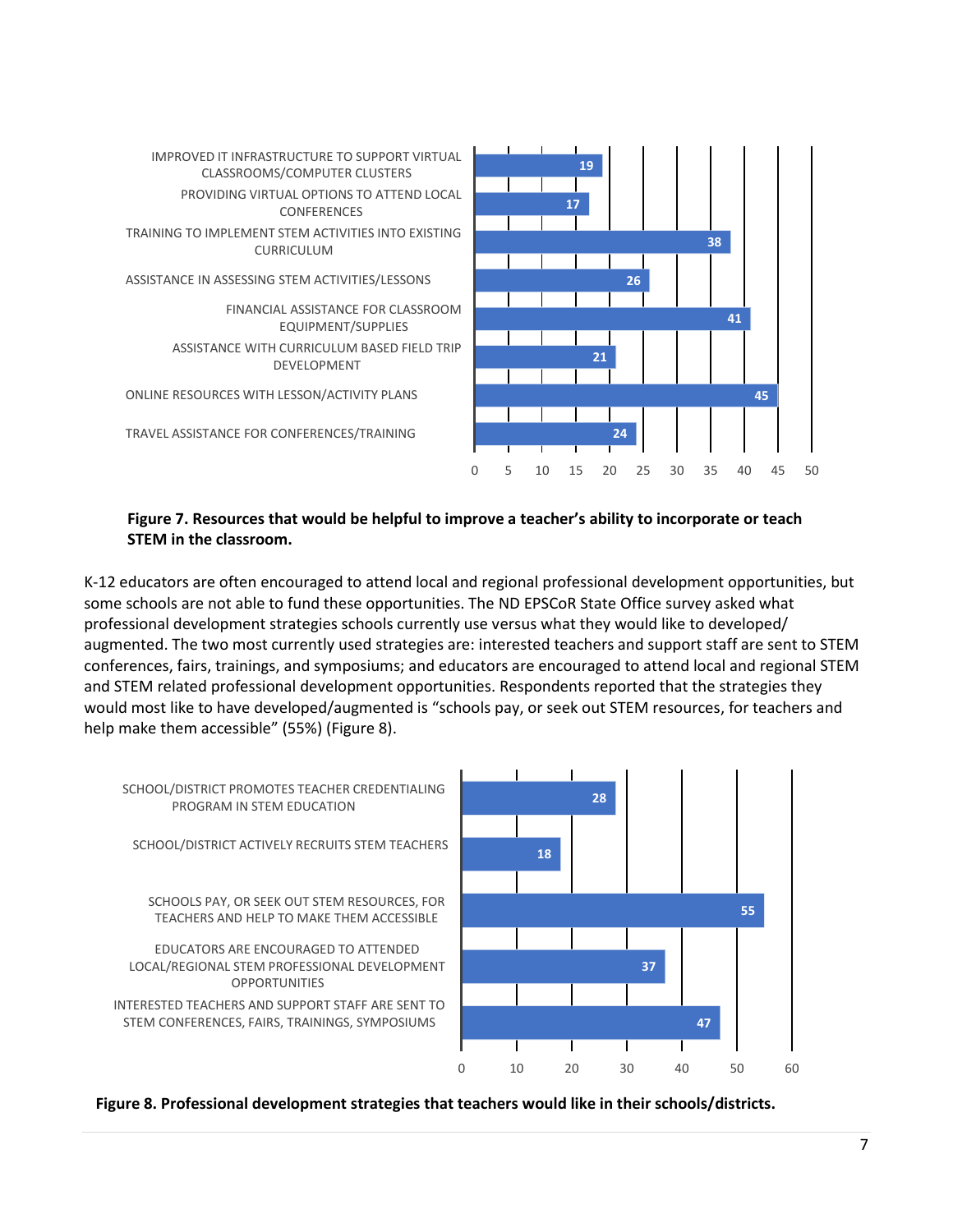Finally, ND K-12 schools implement many different STEM activities at the school/district/regional levels to engage students and connect them with STEM experiences and opportunities. When asked what they currently do versus what they would like to develop/augment, the responses selected the most were: 1) networking opportunities with industry; 2) participation in STEM competitions; 3) interactions/tours of industry and higher education; and, 4) internships for students and teachers. If you would like to see the full survey report, it is available by contacting ND EPSCoR at [ndepscor@ndus.edu.](mailto:ndepscor@ndus.edu) With the unprecedented changes that occurred to K-12 education across the country due to the COVID-19 pandemic, future surveys will be updated to include questions assessing impacts to schools and teachers in ND.

#### **Education degree options at the ND EPSCoR State Office participating campuses**

There is a wide range of education degree options available at the 11 ND EPSCoR State Office participating campuses (Figure 9). Listed below are the education majors that each of the 11 participating campuses currently offer. Each of the campus degrees are divided by Bachelors, Master's, Doctoral, and Specialist. The website for each campus is included for ease of accessing additional information on additional degrees offered by each institution. There is additional demographic data for each of these campuses (Table 2 [PUIs and MCU], Table 3 [TCUs], and Table 4 [RUs]) at the end of the document (APPENDIX A) that shows campus enrollments, makeup of the student body, student/faculty ratio and other campus-specific demographics. Currently, the 11 higher education institutions (from the ND University System and the ND Association of Tribal Colleges) that participate in ND EPSCoR State Office programming all have STEM connections to K-12 through summer camps, outreach, engagement, training the teachers of tomorrow, and more.



**Figure 9. Map of ND EPSCoR State Office Participating Institutions.**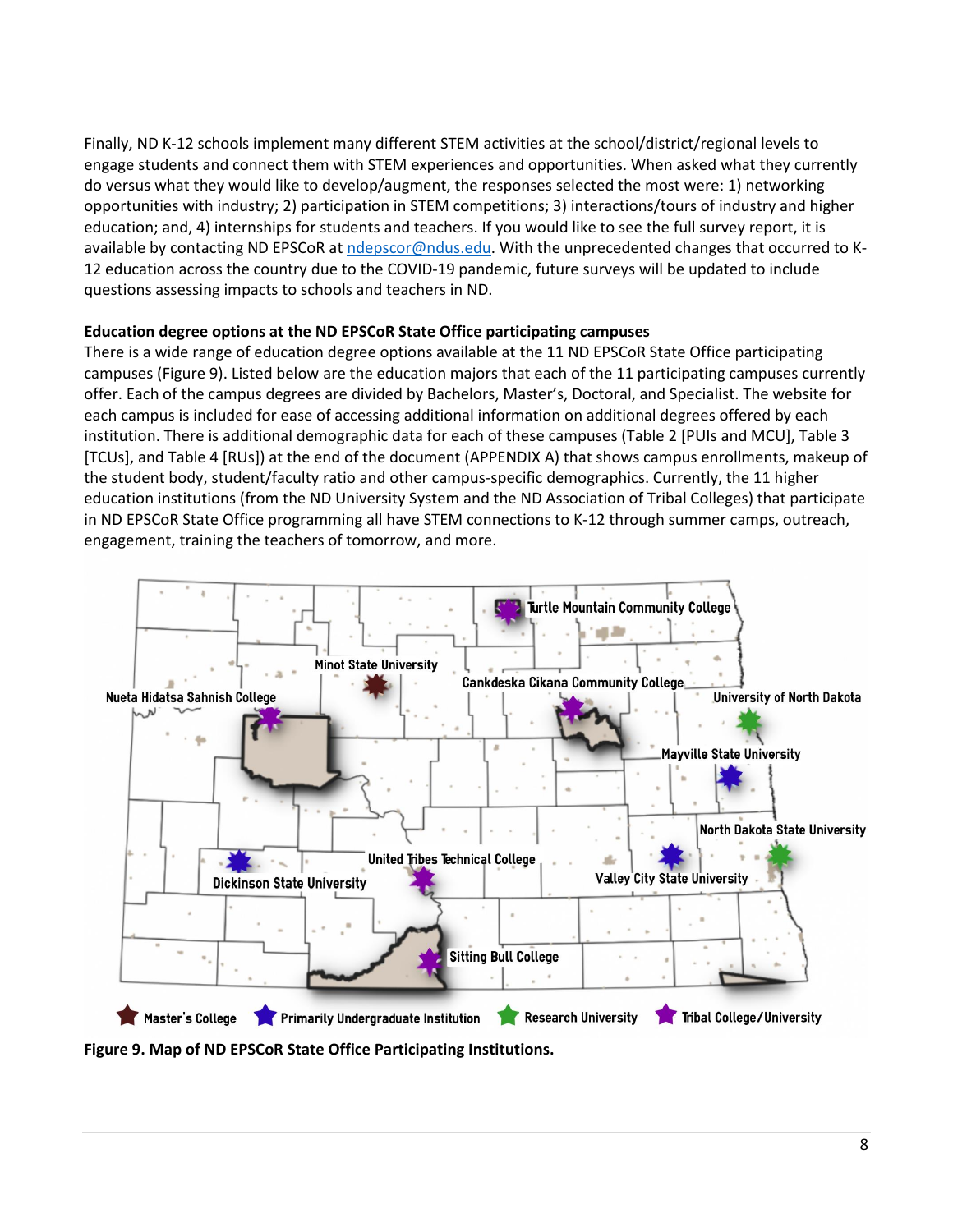The Primarily Undergraduate Institutions (PUIs) and Master's College/University (MCU). The three PUIs and one MCU (Figure 9) were established between 1889 and 1918. Originally called "normal schools," they were created to produce K-12 teachers for schools in ND, and they each continue to have robust education departments that attract large numbers of students. Over the years, these campuses have added departments and degree programs in STEM and many other areas. In addition, they produce education majors in STEM fields, thereby helping fulfill STEM workforce needs in the local communities.

*Dickinson State University, Dickinson*: [https://www.dickinsonstate.edu/academics/fields-of-study/teacher](https://www.dickinsonstate.edu/academics/fields-of-study/teacher-education/)[education/](https://www.dickinsonstate.edu/academics/fields-of-study/teacher-education/)

- Bachelor's Degree Programs (Biology, Business, Chemistry, Composite Science Ed Biology Track, Composite Science Ed – Earth Science Track, Composite Social Science, Elementary, English, History, Mathematics, Music, Physical Ed (K-12), Technology).
	- o Bachelor of Science in Education Degree Elementary Education (Associate in Science Degree - Elementary Education Option)
	- o Secondary Professional Education Sequence (Associate in Science Degree - Secondary Education Option)
	- o Bachelor of Science in Education Degree Technology Education (Technology Education Minor)
- Master's Degree Programs
	- o Master of Arts in Teaching
	- o M.Ed. in collaboration with Minot State
- To see all the degrees offered visit[: https://dickinsonstate.edu/academics/program-pages/](https://dickinsonstate.edu/academics/program-pages/)

# *Mayville State University, Mayville*: <https://mayvillestate.edu/academics/teacher-education/>

- Bachelors Early Childhood Education B.S.Ed., Elementary Education B.S.Ed., Elementary Education Offcampus B.S. Ed., Secondary Professional Education, Special Education B.S.Ed. (Double-major option), Composite in Biology Education B.S.Ed., Composite in Chemistry Education B.S.Ed., English Education B.S.Ed., Health Education B.S.Ed., History Education B.S.Ed., Mathematics Education B.S.Ed., Mathematics Education B.S.Ed. Online, Physical Education B.S.Ed., Social Science Education B.S.Ed.
- Master of Arts in Teaching (MAT) Program
- Graduate Certificate for Online Teaching
- To see all the degrees offered visit[: https://mayvillestate.edu/academics/majors-and-minors/](https://mayvillestate.edu/academics/majors-and-minors/)

*Minot State University, Minot*: <https://www.minotstateu.edu/tehp/programs.shtml> <https://www.minotstateu.edu/tehp/pages/secondary-education.shtml>

- Early Childhood Education, Elementary Education (Concentration: Middle School, and Reading), Art Education, Biology Education, Business Education, Chemistry Education, Earth Science Education, English Education, History Education, Mathematics Education, Music Education, Physical Education, Social Science Education, Special Education
- M.Ed. in collaboration with Minot State, and Masters Programs: Mathematics Teacher, Science Teacher Education)
- To see all the degrees offered visit[: https://www.minotstateu.edu/enroll/programs/](https://www.minotstateu.edu/enroll/programs/)

# *Valley City State University, Valley City***:** <https://www.vcsu.edu/departments/education-and-graduate-studies/> <http://catalog.vcsu.edu/undergraduate-catalog/programs/majors/>

• Art Education, Biology Education, Business Education, Business Education - Composite Major, Career and Technical Education, Career and Technical Education B.S. in Education, Chemistry Education, Elementary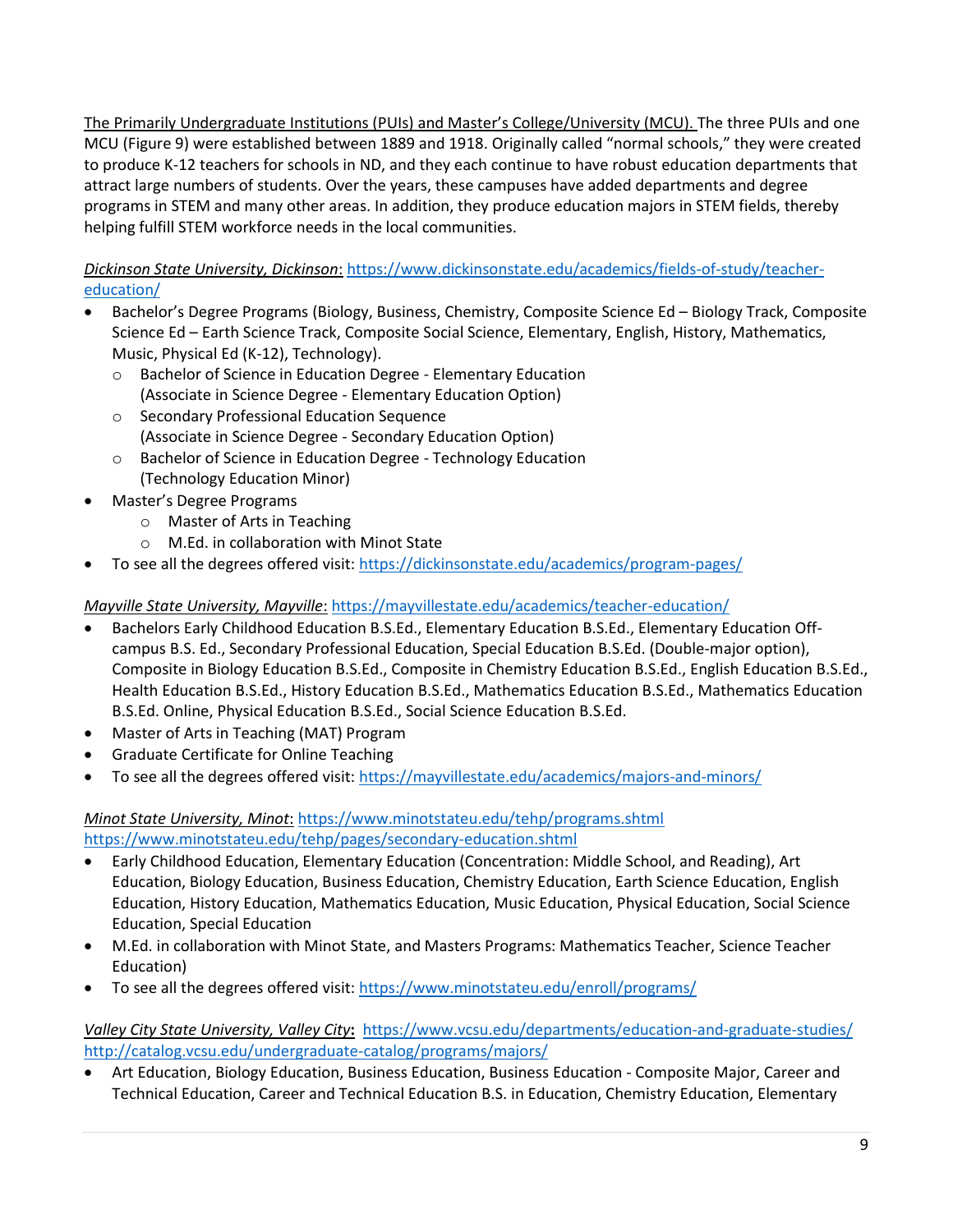Education, English Education, Health Education, History Education, Mathematics Education, Music Education, Physical Education K-12, Social Science Education, Technology Education

• To see all the degrees offered visit[: https://www.vcsu.edu/academics/all-programs/](https://www.vcsu.edu/academics/all-programs/)

The Tribal Colleges/Universities (TCUs). The five TCUs in North Dakota (Figure 9) were established between 1969 and 1973. With the exception of United Tribes Technical College (UTTC), each of them is located on a reservation. UTTC, located in Bismarck, was chartered by all of the tribes in North Dakota. The TCUs were created to provide culturally-responsive programs designed to meet the needs of tribal students and to be catalysts of cultural and socioeconomic revitalization for their communities. The TCUs offer a variety of teaching programs for students who are interested in the field of teaching/education. The programs range from an Associate of Arts to Bachelor's degree level. Below is a current list of the degrees/programs offered at the TCUs.

*Cankdeska Cikana Community College, Fort Totten*: <http://www.littlehoop.edu/programs.html>

- Associate degrees and Certificates, Associate of Arts in Early Childhood Education
- To see all the degrees offered visit[: http://www.littlehoop.edu/programs.html](http://www.littlehoop.edu/programs.html)

*Nueta Hidatsa Sahnish College, New Town*: <https://nhsc.edu/academics/degrees-certificates/>

- Elementary Education (BA and Assoc.)
- To see all the degrees offered visit[: https://nhsc.edu/academics/degrees-certificates/](https://nhsc.edu/academics/degrees-certificates/)

*Sitting Bull College, Fort Yates*: <https://sittingbullcollege.files.wordpress.com/2020/08/education.pdf> <https://sittingbull.edu/>

- Secondary Science Education, Elementary Education, Early Childhood Education, Teacher Education (Associates), Early Childhood (Associates), Master of Education – Curriculum and Instruction
- To see all the degrees offered visit[: https://sittingbull.edu/sitting-bull-college/programs/](https://sittingbull.edu/sitting-bull-college/programs/)

# *Turtle Mountain Community College, Belcourt*: [https://www.tm.edu/academics/bachelor-of](https://www.tm.edu/academics/bachelor-of-science/teacher_education/)[science/teacher\\_education/](https://www.tm.edu/academics/bachelor-of-science/teacher_education/)

- Elementary Education, Secondary Science (5 12) Education
- To see all the degrees offered visit[: https://www.tm.edu/academics/](https://www.tm.edu/academics/)

#### *United Tribes Technical College, Bismarck*: <https://uttc.edu/academic-affairs/elementary-education/>

- Elementary Education (AS and BS)
- To see all the degrees offered visit[: https://uttc.edu/degree-overview/](https://uttc.edu/degree-overview/)

The Research Universities (RUs). The two RUs were founded in 1883 and 1890 (Figure 9). As North Dakota's public land-grant research university, that the role of North Dakota State University (NDSU) included an emphasis on agricultural programs and a network of agricultural research extension centers throughout the state. Whereas, the University of North Dakota (UND) was founded as a liberal arts university, including North Dakota's schools of medicine and law. From the beginning, both RU's goals included research and teaching in service of the entire state. The RUs offer a variety of teaching programs for students who are interested in the field of teaching/education. The programs range from Bachelor's degree to Ph.D./Ed.D. level. Below is a current list of the degrees/programs offered at the RUs.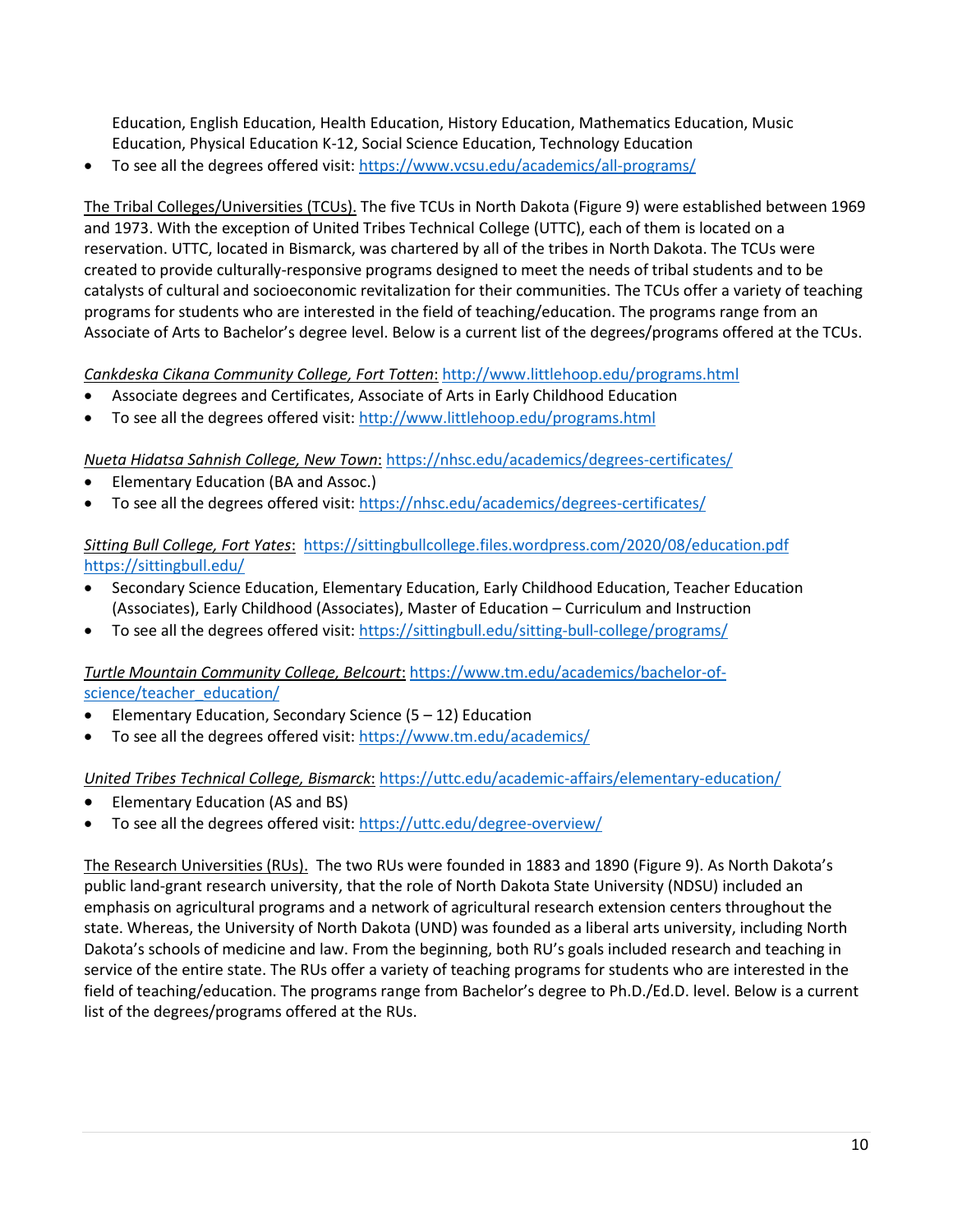# *North Dakota State University, Fargo*: <https://www.ndsu.edu/education/> an[d https://www.ndsu.edu/ted/](https://www.ndsu.edu/ted/)

- Bachelor's Degrees:
	- o Secondary Ed: Agricultural Teacher, Biology Teacher, Chemistry Teacher, Earth Science Teacher, Mathematics Teacher, Physics Teacher, Science Education Teacher. Masters Programs: Agricultural Teacher, Teacher Education (linked with Valley City for degree granting)
	- o K-12 Ed: Art, Music, and Physical Education
- Master's Degrees:
	- o Master of Education (M.Ed.) and Master of Science (M.S.) degrees in six areas: Counseling, Education, Agricultural Education, Extension Education, Family & Consumer Sciences Education, and Educational Leadership
- Specialist Degree:
	- o The School of Education offers graduate study leading to the Education Specialist (Ed.S.)
- Doctoral Degrees:
	- o Doctor of Philosophy (Ph.D.) degrees in Counselor Education and Supervision and both the Doctor of Philosophy (Ph.D.) and Doctor of Education (Ed.D.) degrees in Education
- To see all the degrees offered visit[: https://www.ndsu.edu/academics](https://www.ndsu.edu/academics)

*University of North Dakota, Grand Forks*: <https://education.und.edu/academics/tlpp/teacher-education/> <https://education.und.edu/academics/index.html#d29e93-1>

- Bachelor's Degrees
	- o Secondary Ed: Biology, Chemistry, English, French, Geology, Geography, German, Mathematics, Music Education, Physical Education, Physics, Spanish, Visual Arts
	- o K-12 Ed: Physical Education, Music
	- o B.S.E.D. with major in Early Childhood Education, B.S.E.D. with major in Elementary Education, B.S.E.D. with Major in Middle Level Education, B.S.E.D. with Major in Secondary Education, B.S.E.D. with composite major in Science (secondary), B.S.E.D. with composite major in Social Studies (secondary)
- Master's Degrees
	- o Master of Arts in Counseling (K-12 School Counseling Emphasis); Master of Science Educational Studies; Master of Science in Higher Education; Master of Education in Instructional Design & Technology; Master of Science in Instructional Design & Technology; Master of Education in Educational Leadership; Master of Science in Early Childhood Education; Master of Science in Reading Education; Master of Science in Special Education; Master of Science in Teaching & Leadership; Master of Education in Elementary Education; Master of Education in Reading Education; Master of Education in Special Education; Master of Education Teaching English to Speakers of Other Languages (TESOL)
- Doctoral Degrees
	- o Doctor of Philosophy in Counseling Psychology; Doctor of Philosophy in Educational Foundations & Research; Doctor of Education in Educational Practice and Leadership; Doctor of Philosophy in Teaching and Leadership
- To see all the degrees offered visit[: https://und.edu/academics/index.html](https://und.edu/academics/index.html)

# **STEM Outreach and Engagement**

Throughout the past year the ND EPSCoR State Office has made statewide investments K-12 outreach and engagement. From the Education Portal that provides access to lesson plans for teachers, to the partnership with North Dakota's Gateway to Science (Bismarck) where funding from the ND EPSCoR State Office helps get their STEMzones (program of informal STEM activities) into schools that might not otherwise be able to afford the hands-on enrichment. The ND EPSCoR State Office looks forward to continuing to provide support to strengthen the ND STEM pathway for students of all ages.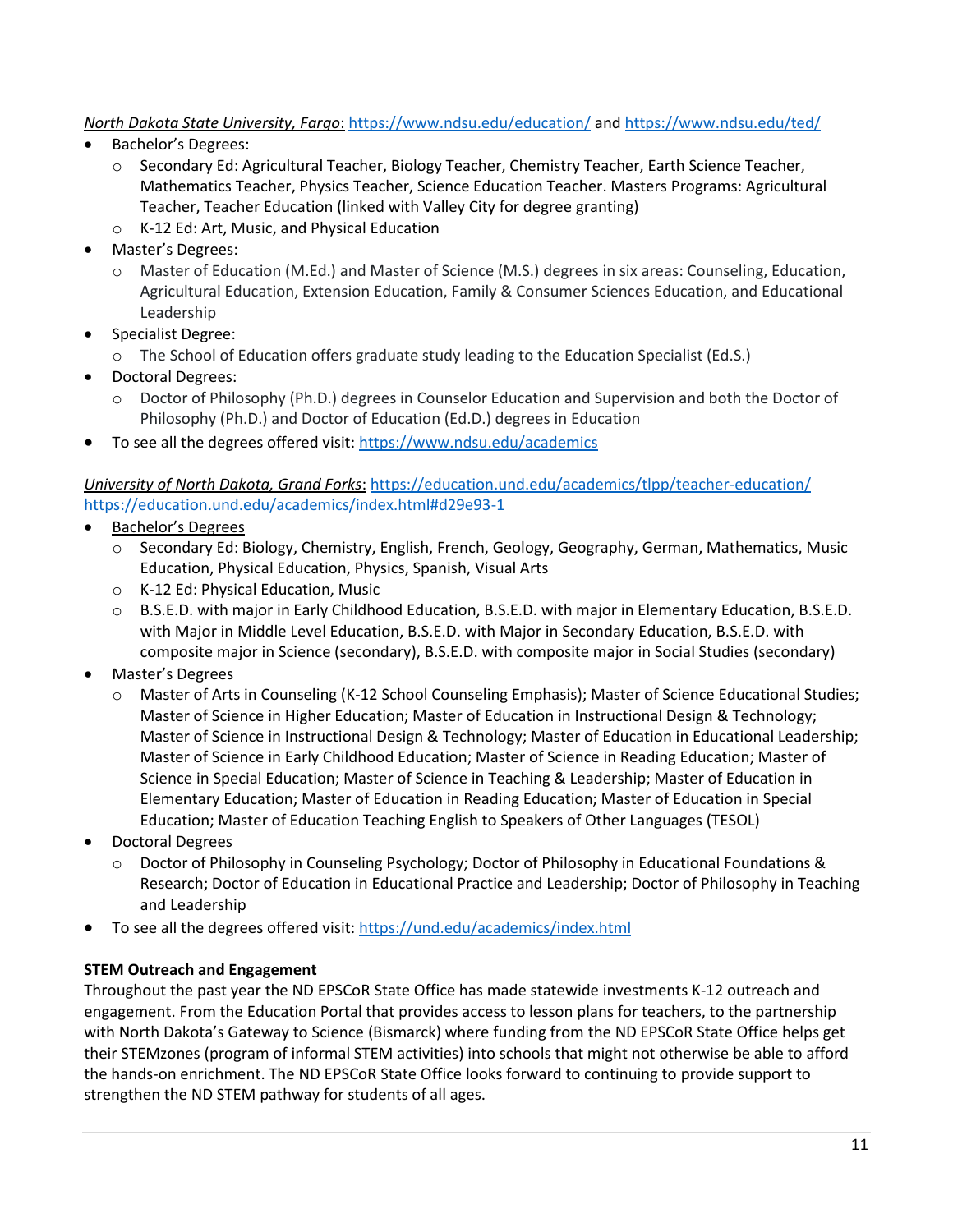# ND EPSCoR State Office STEM Education Portal.

In response to a need identified by teachers in 2020 the ND EPSCoR began contracting with K-12 teachers to take the Nurturing American Tribal Undergraduate Research and Education (NATURE) Sunday Academy informal STEM modules/activities and develop them into full K-12 lesson plans that teachers can access via the ND EPSCoR State Office STEM Education Portal.

The STEM Education Portal (Figure 10;

[https://education.ndepscor.nodak.edu\)](https://education.ndepscor.nodak.edu/) is a free, online resource provided by the ND EPSCoR State Office. The portal contains a variety of downloadable lesson plans. The ND EPSCoR State Office began working with ND K-12



**Figure 10. Screen shot of the homepage of the ND EPSCoR STEM Education Portal.**

educators in summer 2020 to convert ND EPSCoR-developed STEM activities into STEM lesson plans. The background STEM activities have been developed over the past 13 years by NDSU and UND faculty and K-12 teachers from tribal communities as past to the ND EPSCoR State Office NATURE Sunday Academy program [\(https://www.ndepscor.ndus.edu/ndep/nature/sunday-academy/\)](https://www.ndepscor.ndus.edu/ndep/nature/sunday-academy/). Each STEM lesson plan is linked to research being conducted by the faculty at UND and NDSU and comes with a PowerPoint slide deck, a detailed plan with the state and national standards addressed, and associated worksheets and assessment tools. Filters in the portal allow teachers to search by STEM subject or K-12 standards. New STEM lesson plans will be posted to the Education Portal each summer. As of July 2021, there have been 33 downloads of lesson plans that are estimated to reach 2000+ students. Additionally, the ND EPSCoR State Office is currently working with American Indian culture leaders to develop cultural supplements for these STEM lesson plans.

#### External Partnership: North Dakota's Gateway to Science.

The ND EPSCoR State Office partners with North Dakota's Gateway to Science to support their K-12 STEM programming within the state by providing funding for STEMzone experiences. The mission of North Dakota's Gateway to Science is to inspire the discovery of science through hands-on experiences. *North Dakota's Gateway to Science* fulfills its mission by operating an interactive exhibit gallery in Bismarck and developing and delivering mobile educational outreach programs across the state through *North Dakota's Gateway to Science on the Go van* (Figure 11)*. North Dakota's Gateway to Science* is currently developing several new programs to offer educators,



**Figure 11. Image of** *North Dakota's Gateway to Science* **on the Go van with the ND EPSCoR State Office logo.** 

including informal STEM activity kits, workshop presentations in the classroom, virtual workshops, and other online resources. In addition to on- and off-site programming, *North Dakota's Gateway to Science* offers a STEM at Home section as well as a Resource Center for families and educators on its website. Students, parents, and teachers will find hands-on informal STEM activities to do at home or in the classroom, a list of recommended STEM books, and a wide variety of STEM-related websites.

As an informal STEM setting, the science center complements the formal education system. *North Dakota's Gateway to Science* offers youth, families, and the public a fun, stress-free gateway to explore science, technology, engineering, and math (STEM). Programs – including camps, afterschool clubs, Preschool Discovery Hour, and Girls Who Code – spark students' interests and connect their passions with STEM education and career opportunities in North Dakota. To learn more, visit [https://gatewaytoscience.org/.](https://gatewaytoscience.org/)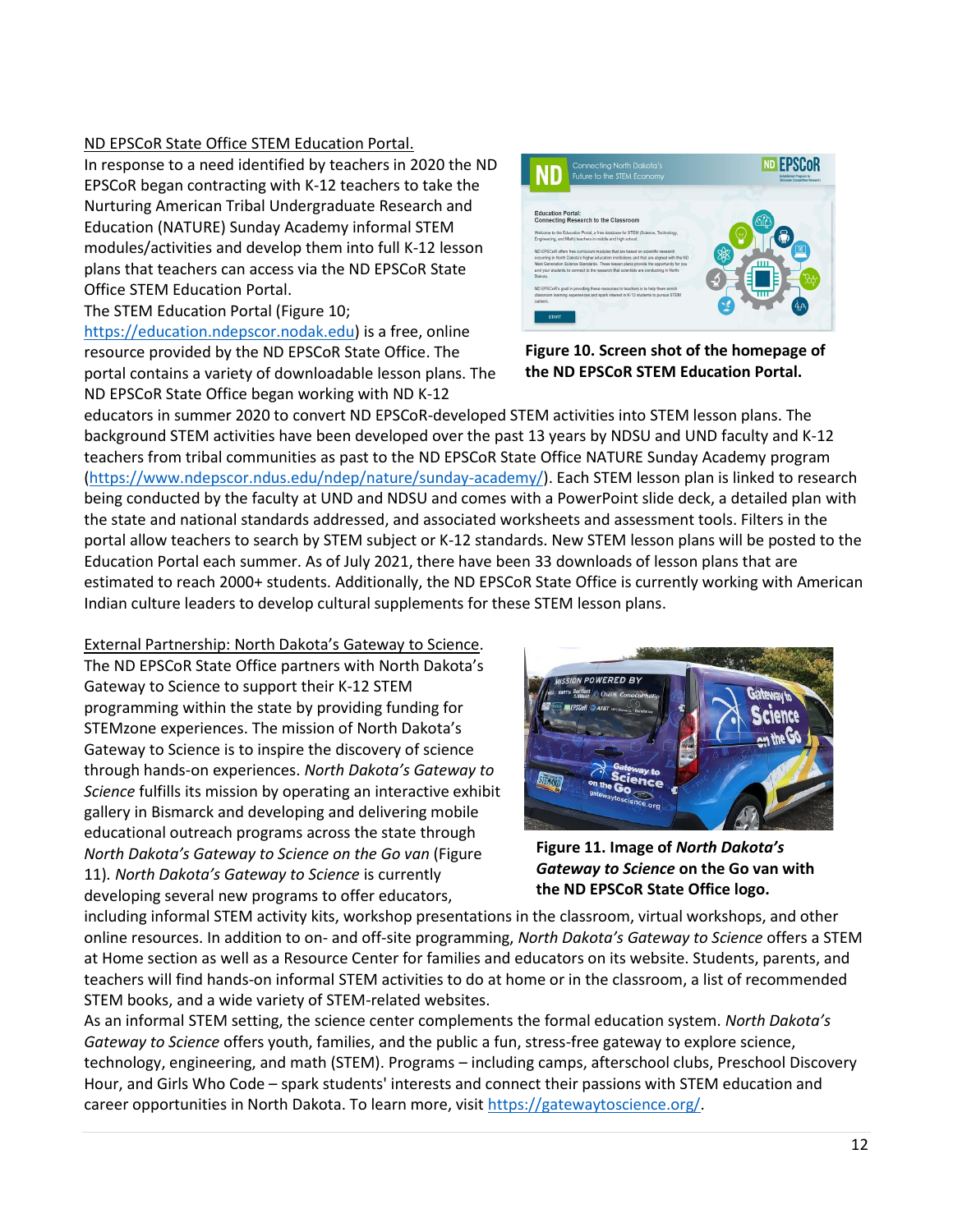Participating Higher Education institutions in ND. Across ND the institutions of Higher Education that partner with the ND EPSCoR State Office are involved in a variety of outreach and engagement programs/activities with K-12 schools throughout the school year as well as during the summer. The list below has been compiled from the ND EPSCoR State Office yearly meetings with campuses and supplemented with information found on each institution's website. If there are additional items not mentioned here please contact ND EPSCoR at [ndepscor@ndus.edu](mailto:ndepscor@ndus.edu) with the information and the list will be updated.

- Cankdeska Cikana Community College, Fort Totten
	- o NATURE Programs (Sunday Academy, Bridge Camp, Tribal College Summer Camp, University Summer Camp) – Campus Contact: TB[D https://www.ndepscor.ndus.edu/nd-epscor-programs/nature/\)](https://www.ndepscor.ndus.edu/nd-epscor-programs/nature/)
	- o TRIO Talent Search Campus Contact: Cali DeMarce: [cali.demarce@littlehoop.edu](mailto:cali.demarce@littlehoop.edu) [\(https://www.littlehoop.edu/trio.html\)](https://www.littlehoop.edu/trio.html)
- Dickinson State University, Dickinson
	- o Discovery Dome Campus Contact the Discovery Dome at[: dsu.discoverydone@dickinsonstate.edu](mailto:dsu.discoverydone@dickinsonstate.edu) [\(http://dsudiscoverydome.com/#!/splash-page\)](http://dsudiscoverydome.com/#!/splash-page)
	- $\circ$  Information on multiple camps, activities and resources for K-12 at the West River Teacher Center website - Campus Contact: Hildee Fike[: hildee.fike@dickinsonstate.edu](mailto:hildee.fike@dickinsonstate.edu) [https://dickinsonstate.edu/academics/fields-of-study/teacher-education/west-river-teacher](https://dickinsonstate.edu/academics/fields-of-study/teacher-education/west-river-teacher-center/teacher-resources/)[center/teacher-resources/](https://dickinsonstate.edu/academics/fields-of-study/teacher-education/west-river-teacher-center/teacher-resources/)
- Mayville State University, Mayville
	- o Education and Innovation Center[: https://mayvillestate.edu/community/eic/](https://mayvillestate.edu/community/eic/) Campus Contact: Jeni Peterson[: jeni.peterson@mayvillestate.edu](mailto:jeni.peterson@mayvillestate.edu)
		- i. STEM Carnival and STEM kits to check out
		- ii. Teacher Professional Development
- Minot State University, Minot
	- o MSU Science Division K-12 Outreach Activities/Open House/Science Club Campus Contacts: Naomi Winburn[: naomi.winburn@minotstate.edu](mailto:naomi.winburn@minotstate.edu) and Dr. Bob Crackel: [robert.crackel@minotstate.edu](mailto:robert.crackel@minotstate.edu)
- North Dakota State University, Fargo
	- o STEM Kids Camp[: https://www.ndsu.edu/coe/outreach/stem\\_kids\\_camp/](https://www.ndsu.edu/coe/outreach/stem_kids_camp/)  Campus Contact: Lauren Singelmann[: lauren.n.singelmann@ndsu.edu](mailto:lauren.n.singelmann@ndsu.edu)
	- o 4-H Youth Development Camp: Campus Contact varies by NDSU Extension offices: [www.ag.ndsu.edu/extension/directory/counties](http://www.ag.ndsu.edu/extension/directory/counties) [https://www.ndsu.edu/4h/website\\_master/camp/camp\\_descriptions/](https://www.ndsu.edu/4h/website_master/camp/camp_descriptions/)
	- o College of Engineering K-12 Outreach:<https://www.ndsu.edu/coe/outreach/> Campus Contact: [lauren.n.singelmann@ndsu.edu](mailto:lauren.n.singelmann@ndsu.edu)
- Nueta Hidatsa Sahnish College, New Town
	- o Community Outreach[: https://nhsc.edu/community/](https://nhsc.edu/community/) visit the website for contact emails for each of the five different sites
	- o NATURE Programs (Sunday Academy, Bridge Camp, Tribal College Summer Camp, University Summer Camp) Campus Contact: Kerry Hartman: [khartm@nhscu.edu](mailto:khartm@nhscu.edu) [\(https://www.ndepscor.ndus.edu/nd](https://www.ndepscor.ndus.edu/nd-epscor-programs/nature/)[epscor-programs/nature/\)](https://www.ndepscor.ndus.edu/nd-epscor-programs/nature/)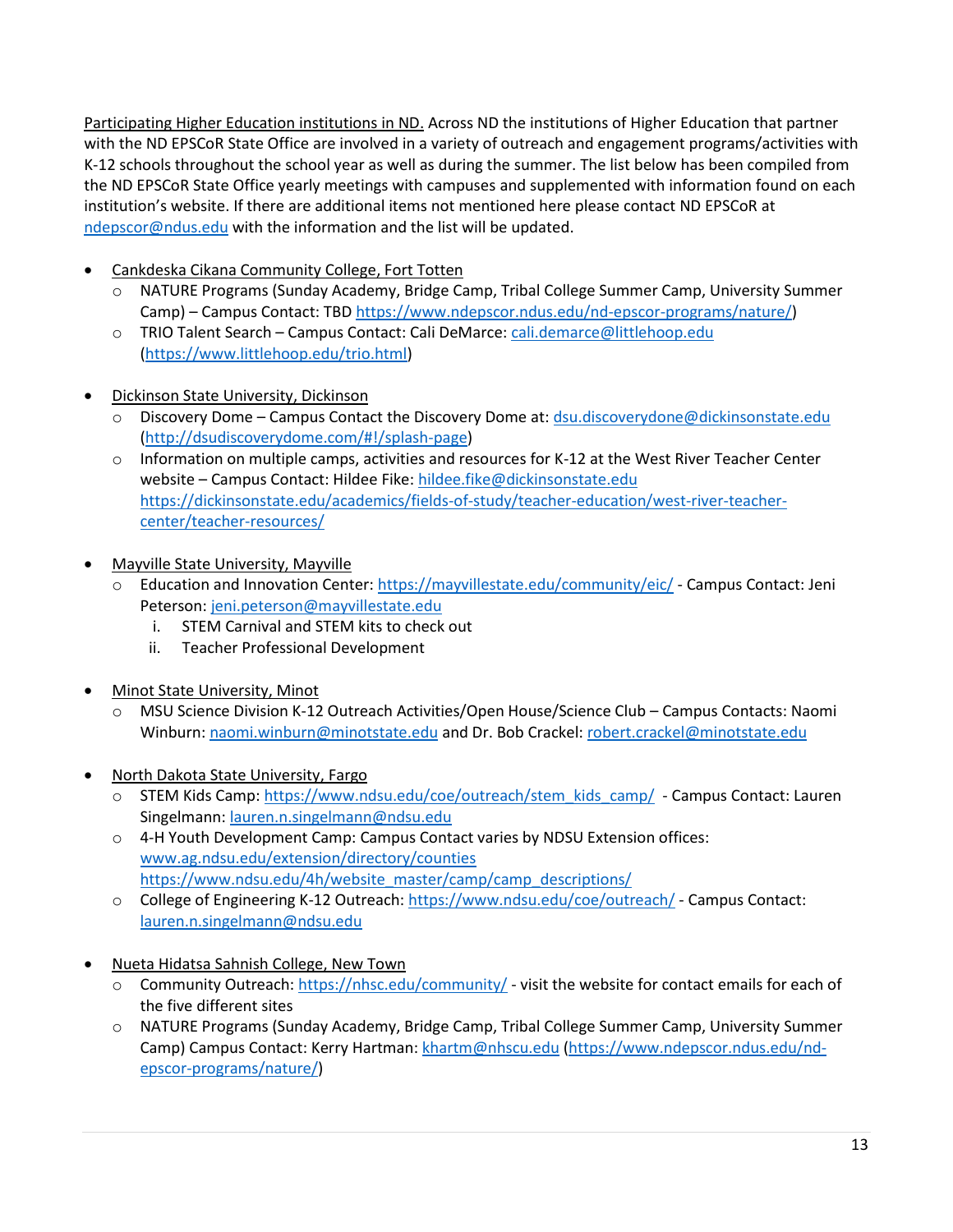- Sitting Bull College, Fort Yates
	- o NATURE Programs (Sunday Academy, Bridge Camp, Tribal College Summer Camp, University Summer Camp) Campus Contact: Mafany Ndiva Mongoh: [Mafany.mongoh@sittingbull.edu](mailto:Mafany.mongoh@sittingbull.edu) [\(https://www.ndepscor.ndus.edu/nd-epscor-programs/nature/\)](https://www.ndepscor.ndus.edu/nd-epscor-programs/nature/)
- Turtle Mountain Community College, Belcourt
	- o Anishinaabe Learning, Cultural, and Wellness Center: [https://www.tm.edu/departments/anishinabe](https://www.tm.edu/departments/anishinabe-learning-cultural-and-wellness-center/activities-2/)[learning-cultural-and-wellness-center/activities-2/](https://www.tm.edu/departments/anishinabe-learning-cultural-and-wellness-center/activities-2/) Campus Contact: Mark Hamley: [mhamley@tm.edu](mailto:mhamley@tm.edu)
	- o NATURE Programs (Sunday Academy, Bridge Camp, Tribal College Summer Camp, University Summer Camp) Campus Contact: Austin Allard[: allard@tm.edu](mailto:allard@tm.edu) [\(https://www.ndepscor.ndus.edu/nd-epscor](https://www.ndepscor.ndus.edu/nd-epscor-programs/nature/)[programs/nature/\)](https://www.ndepscor.ndus.edu/nd-epscor-programs/nature/)
- United Tribes Technical College, Bismarck
	- $\circ$  Intertribal Research & Resource Center (IRRC) "serves the tribes of the Northern Plains by providing Research, Outreach, Training, and Education in the sustainability of food, energy, and water resources.": <https://uttc.edu/irrc/> Campus Contact: Jeremy Guinn: [jguinn@uttc.edu](mailto:jguinn@uttc.edu) and <https://uttc.edu/irrc/outreach/> Campus Contact: Anna Bahnson: [abahnson@uttc.edu](mailto:abahnson@uttc.edu)
	- o NATURE Programs (Sunday Academy, Bridge Camp, Tribal College Summer Camp, University Summer Camp) Campus Contact: Mandy Guinn: [mguinn@uttc.edu](mailto:mguinn@uttc.edu) [\(https://www.ndepscor.ndus.edu/nd-epscor](https://www.ndepscor.ndus.edu/nd-epscor-programs/nature/)[programs/nature/\)](https://www.ndepscor.ndus.edu/nd-epscor-programs/nature/)
- University of North Dakota, Grand Forks
	- o College of Engineering and Mines K-12 Outreach (FIRST Lego League, Summer Camps, Education resources and more[: https://engineering.und.edu/outreach/k-12/](https://engineering.und.edu/outreach/k-12/) - Campus Contact: Gwen Klawon: [Gwendolyn.klawon@und.edu](mailto:Gwendolyn.klawon@und.edu)
	- o ND Space Grant Consortium [\(https://ndspacegrant.und.edu/\)](https://ndspacegrant.und.edu/) Campus Contact: Caitlin Nolby: [Caitlin.nolby@und.edu;](mailto:Caitlin.nolby@und.edu) STEM Ambassadors:<https://ndspacegrant.und.edu/stem-ambassadors.html> – Campus Contact: Tori McIntosh: [tori.mcintosh@und.edu](mailto:tori.mcintosh@und.edu)
	- o INMED Summer Institute:<https://med.und.edu/indians-into-medicine/summer-institute.html> Campus Contact: Dr. Donald Warne: [Donald.warne@und.edu](mailto:Donald.warne@und.edu)
	- o Computer Science Summer camps:<http://camps.cs.und.edu/> Campus Contact: Tim Stokke: [tstokke@cs.und.edu](mailto:tstokke@cs.und.edu)
	- o International Aerospace Camp:<https://aero.und.edu/aviation/aerocamp.html#faq-1> Campus Contact: [aerospacecamps@aero.und.edu](mailto:aerospacecamps@aero.und.edu)
- Valley City State University, Valley City
	- o Middle School STEM Academy[: https://www.vcsu.edu/academics/academic-centers/great-plains-stem](https://www.vcsu.edu/academics/academic-centers/great-plains-stem-education-center/middle-school-stem-academy/)[education-center/middle-school-stem-academy/](https://www.vcsu.edu/academics/academic-centers/great-plains-stem-education-center/middle-school-stem-academy/)
	- o Prairie Waters Resource Center: [https://www.vcsu.edu/academics/academic-centers/prairie-waters](https://www.vcsu.edu/academics/academic-centers/prairie-waters-education-research-center/)[education-research-center/](https://www.vcsu.edu/academics/academic-centers/prairie-waters-education-research-center/)
		- **E** Summer Camps: [https://www.vcsu.edu/academics/academic-centers/prairie-waters-education](https://www.vcsu.edu/academics/academic-centers/prairie-waters-education-research-center/summer-camps/)[research-center/summer-camps/](https://www.vcsu.edu/academics/academic-centers/prairie-waters-education-research-center/summer-camps/)
	- o Great Plains STEM Education Center[: https://www.vcsu.edu/academics/academic-centers/great-plains](https://www.vcsu.edu/academics/academic-centers/great-plains-stem-education-center/)[stem-education-center/](https://www.vcsu.edu/academics/academic-centers/great-plains-stem-education-center/)
		- Professional Development, Curriculum materials and more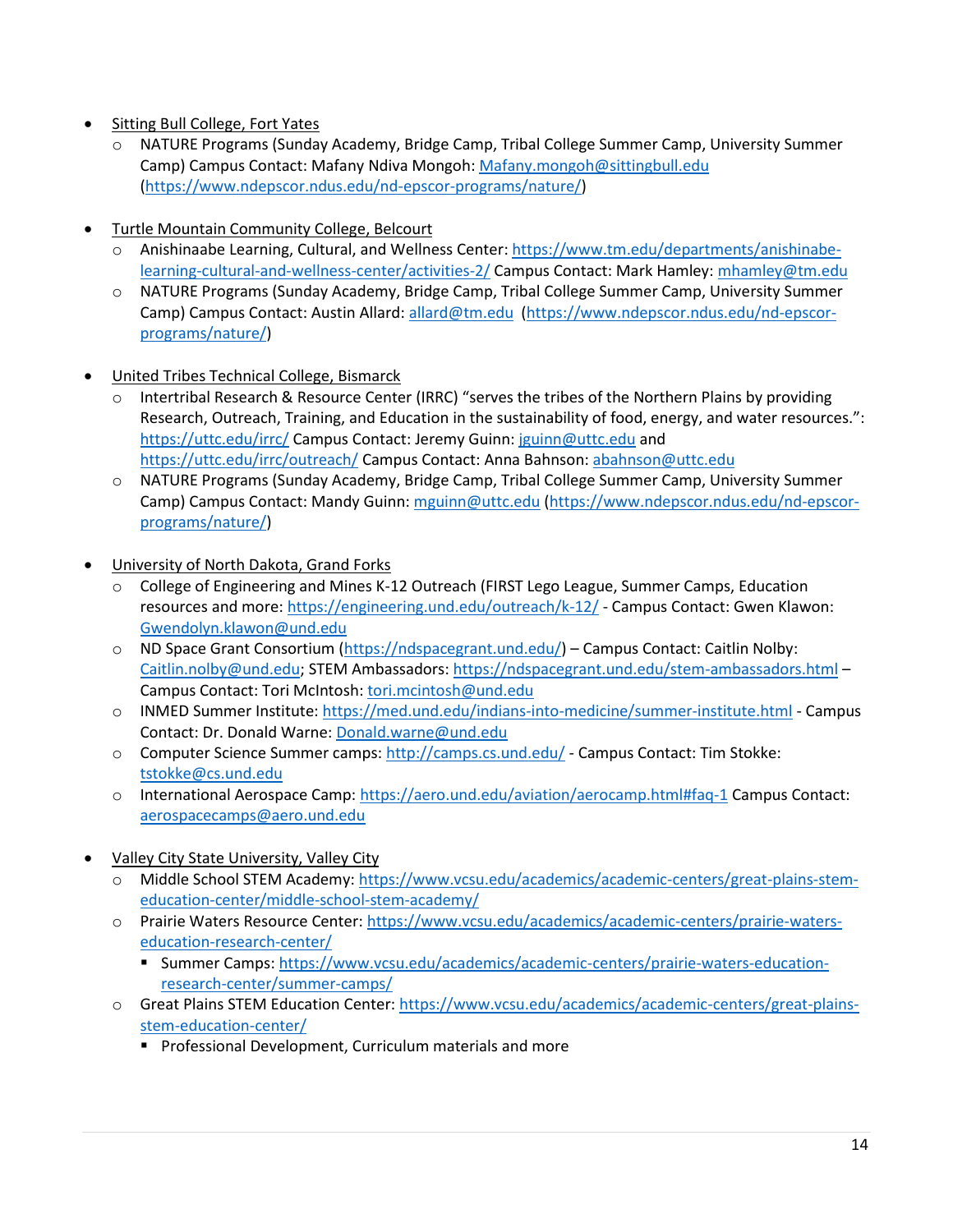#### **Ongoing Efforts to include Native American/cultural supplements in All STEM Education Activities**

The ND EPSCoR State Office has a long history of working with the state's tribal communities to promote STEM through its NATURE programming. As identified above, the ND EPSCoR State Office is in the process of revamping its informal Sunday Academy STEM activities into K-12 lesson plans that can be accessed via our Education Portal. To complement those lesson plans, the ND EPSCoR State Office has contracted with American Indian cultural experts throughout the state to develop cultural supplements that will link the STEM lesson plans to tribal culture/indigenous knowledge.

There are five federally recognized Tribes and one Indian community located at least partially within the State of North Dakota: 1) Mandan, Hidatsa, & Arikara Nation (Three Affiliated Tribes), 2) Spirit Lake Nation, 3) Standing Rock Sioux Tribe, 4) Turtle Mountain Band of Chippewa Indians, 5) Sisseton-Wahpeton Oyate Nation, and 6) Trenton Indian Service Area. According to the ND Indian Affairs website

[\(https://www.indianaffairs.nd.gov/tribal-nations\)](https://www.indianaffairs.nd.gov/tribal-nations), there are 31,329 American Indians living in North Dakota, making up 4.9% of the total population; almost 60% of whom live on reservations and over 40% of whom are under the age of 20. The history, language, and teachings of each of these tribes are an important part of ND and United States history. The ND Department of Public Instruction has worked with representatives from each of the tribes to develop information for use in the classroom called "Teachings of our Elders. More information can be found at: [https://www.nd.gov/dpi/education-programs/indian-education/north-dakota-native](https://www.nd.gov/dpi/education-programs/indian-education/north-dakota-native-american-essential-understandings)[american-essential-understandings](https://www.nd.gov/dpi/education-programs/indian-education/north-dakota-native-american-essential-understandings) and, [https://teachingsofourelders.org/.](https://teachingsofourelders.org/)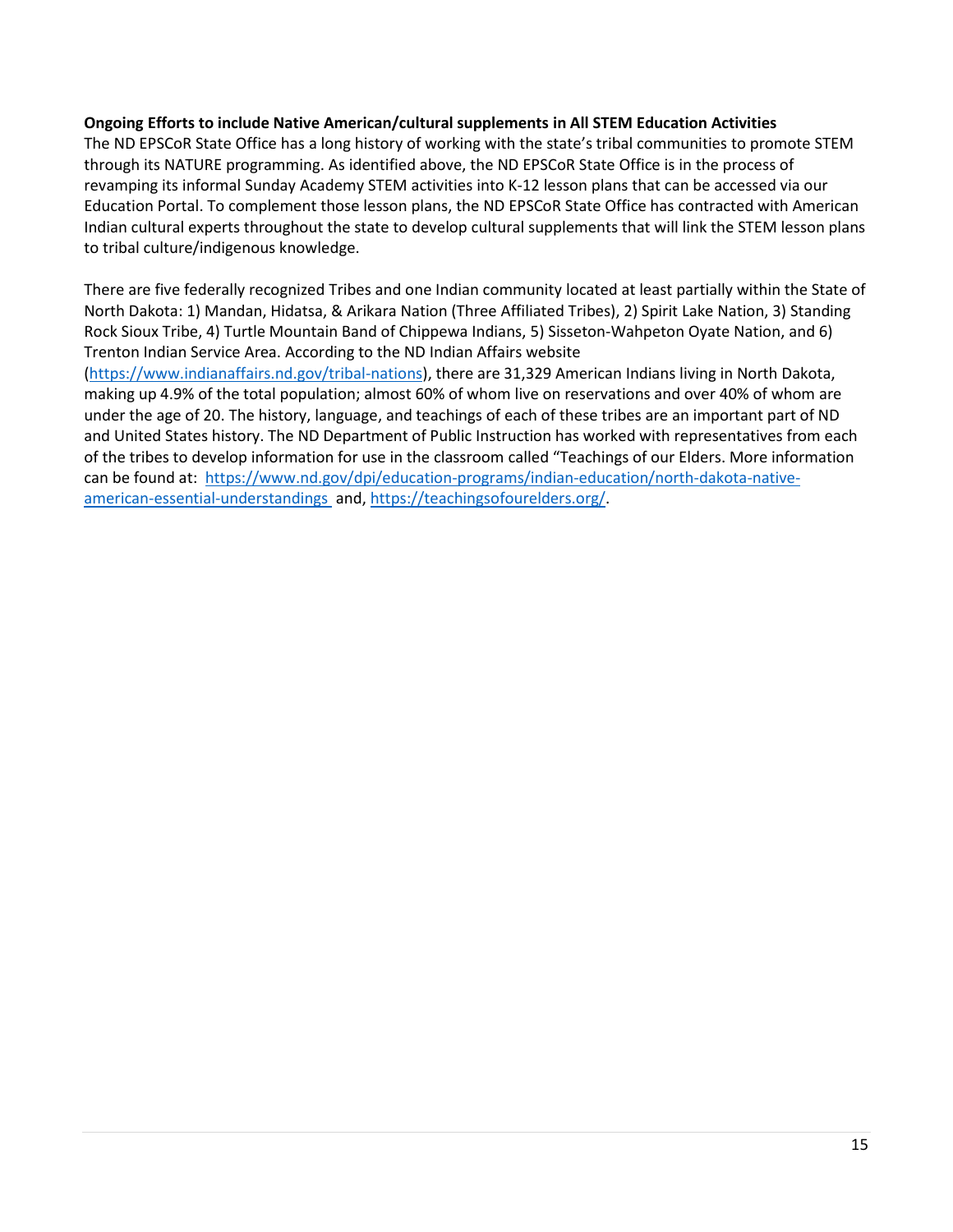# **Appendix A**

| Table 2. Demographics and STEM Programs of the three PUIs and one MCU. |                                             |                              |                          |  |  |
|------------------------------------------------------------------------|---------------------------------------------|------------------------------|--------------------------|--|--|
| This table and subsequent updates are posted here.                     |                                             |                              |                          |  |  |
| <b>Dickinson State</b>                                                 | <b>Minot State</b><br><b>Mayville State</b> |                              | <b>Valley City State</b> |  |  |
| <b>University</b>                                                      | <b>University</b>                           | <b>University</b>            | <b>University</b>        |  |  |
| (DSU, a PUI)                                                           | (Mayville State, a PUI)                     | (Minot State, a MCU)         | (VCSU, a PUI)            |  |  |
|                                                                        |                                             | <b>CAMPUS DEMOGRAPHICS</b>   |                          |  |  |
| Location:                                                              | Location:<br>Location:                      |                              | Location:                |  |  |
| Dickinson, ND                                                          | Mayville, ND                                | Minot, ND<br>Valley City, ND |                          |  |  |
| President:                                                             | President:                                  | President:                   | President:               |  |  |
| Stephen Easton, J.D.                                                   | Dr. Brian Van Horn                          | Dr. Steven Shirley           | Dr. Alan LaFave          |  |  |
| <b>Total Enrollment:</b>                                               | <b>Total Enrollment:</b>                    | <b>Total Enrollment:</b>     | <b>Total Enrollment:</b> |  |  |
| 1441                                                                   | 1168                                        | 2920                         | 1953                     |  |  |
| Student/faculty ratio:                                                 | Student/faculty ratio:                      | Student/faculty ratio:       | Student/faculty ratio:   |  |  |
| 13 to 1                                                                | 13 to 1                                     | 11 to 1                      | 13 to 1                  |  |  |
| by state of residency:                                                 | by state of residency:                      | by state of residency:       | by state of residency:   |  |  |
| in-state:                                                              | in-state:                                   | in-state:                    | in-state:                |  |  |
| 60%                                                                    | 61%                                         | 79%                          | 74%                      |  |  |
| out-of-state:                                                          | out-of-state:                               | out-of-state:                | out-of-state:            |  |  |
| 34%                                                                    | 49%                                         | 21%                          | 24%                      |  |  |
| by ethnicity:                                                          | by ethnicity:                               | by ethnicity:                | by ethnicity:            |  |  |
| American Indian:                                                       | American Indian:                            | American Indian:             | American Indian:         |  |  |
| 1%                                                                     | 1%                                          | 1%                           | 1%                       |  |  |
| Asian:                                                                 | Asian:                                      | Asian:                       | Asian:                   |  |  |
| 1%                                                                     | 2%                                          | 1%                           | 1%                       |  |  |
| <b>Black or African</b>                                                | <b>Black or African</b>                     | <b>Black or African</b>      | <b>Black or African</b>  |  |  |
| American:                                                              | American:                                   | American:                    | American:                |  |  |
| 4%                                                                     | 6%                                          | 4%                           | 2%                       |  |  |
| Hispanic/Latino:                                                       | Hispanic/Latino:                            | Hispanic/Latino:             | Hispanic/Latino:         |  |  |
| 6%                                                                     | 6%                                          | g8%                          | 5%                       |  |  |
| White:                                                                 | White:                                      | White:                       | White:                   |  |  |
| 79%                                                                    | 81%                                         | 70%                          | 85%                      |  |  |
| Two or more races:                                                     | Two or more races:                          | Two or more races:           | Two or more races:       |  |  |
| 3%                                                                     | 4%                                          | 6%                           | 4%                       |  |  |
| Nonresident Alien:                                                     | Nonresident Alien:                          | Nonresident Alien:           | Nonresident Alien:       |  |  |
| 3%                                                                     | 7%                                          | 9%                           | 2%                       |  |  |
| by gender:                                                             | by gender:                                  | by gender:                   | by gender:               |  |  |
| female: 59%                                                            | female: 62%                                 | female: 62%                  | female: 60%              |  |  |
| male: 41%                                                              | male: 38%                                   | male: 38%                    | male: 40%                |  |  |
| by age:                                                                | by age:                                     | by age:                      | by age:                  |  |  |
| 24 or under: 79%                                                       | 24 or under: 70%                            | 24 or under: 77%             | 24 or under: 75%         |  |  |
| 25 and over: 21%                                                       | 25 and over: 30%                            | 25 and over: 23%             | 25 and over: 25%         |  |  |
| <b>NUMBER OF DEGREE PROGRAMS</b>                                       |                                             |                              |                          |  |  |
| Certificate level                                                      | Certificate level                           | Certificate level            | Certificate level        |  |  |
| 6                                                                      | 7                                           | 7                            | 1                        |  |  |
| Associate level                                                        | Associate level                             | Associate level              | Associate level          |  |  |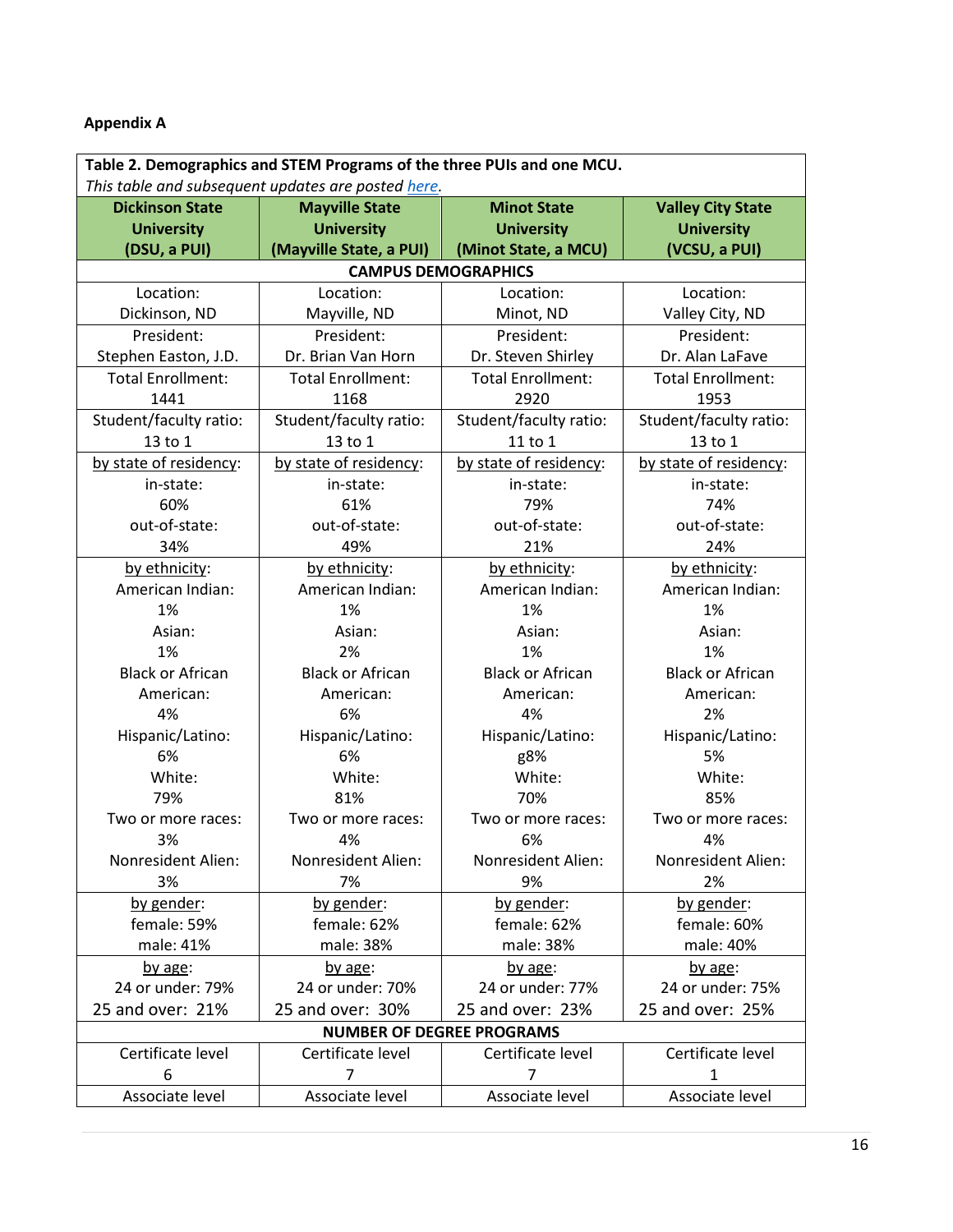| 5                                                         | 3                            |                              |                              |  |  |
|-----------------------------------------------------------|------------------------------|------------------------------|------------------------------|--|--|
| Bachelor level                                            | <b>Bachelor level</b>        | Bachelor level               | Bachelor level               |  |  |
| 52                                                        | 34                           | 56                           | 38                           |  |  |
| Graduate level                                            | Graduate level               | Graduate level               | Graduate level               |  |  |
|                                                           |                              |                              |                              |  |  |
| <b>Graduate Certificates</b>                              | <b>Graduate Certificates</b> | <b>Graduate Certificates</b> | <b>Graduate Certificates</b> |  |  |
|                                                           |                              |                              |                              |  |  |
| FIVE LARGEST STEM PROGRAMS AND NUMBER OF STUDENTS/PROGRAM |                              |                              |                              |  |  |
| <b>Biology BS</b>                                         | <b>Biology BS</b>            | <b>Mathematics BS</b>        | Fish & Wildlife Man. BS      |  |  |
| 62                                                        | 33                           | 11                           | 73                           |  |  |
| <b>Computer Science BS</b>                                | <b>Mathematics BS</b>        | <b>Biology BS</b>            | <b>Health Science BS</b>     |  |  |
| 18                                                        | 32                           | 123                          | 52                           |  |  |
| Comp. Tech Mgmt BS                                        | Chemistry BS                 | Chemistry BS                 | <b>Biology BA/BS</b>         |  |  |
| 10                                                        |                              | 40                           | 20                           |  |  |
| <b>Mathematics BS</b>                                     | <b>Computer Science BS</b>   | Geology BS                   | Software Eng. BA/BS          |  |  |
| h                                                         |                              | 15                           | 15                           |  |  |
| <b>Environ. Science BS</b>                                | none                         | Comp. Science BS             | Comp. Info. Sys. BA/BS       |  |  |
|                                                           |                              | 65                           | 14                           |  |  |

| Table 3. Demographics and STEM Programs of the Five TCUs.<br>This table and subsequent updates are posted here. |                                                          |                                                              |                                                              |                                                            |
|-----------------------------------------------------------------------------------------------------------------|----------------------------------------------------------|--------------------------------------------------------------|--------------------------------------------------------------|------------------------------------------------------------|
| Cankdeska Cikana<br><b>Community</b><br><b>College</b><br>(CCCC)                                                | <b>Nueta Hidatsa</b><br><b>Sahnish College</b><br>(NHSC) | <b>Sitting Bull</b><br><b>College</b><br>(SBC)               | <b>Turtle Mountain</b><br><b>Community College</b><br>(TMCC) | <b>United Tribes</b><br><b>Technical College</b><br>(UTTC) |
|                                                                                                                 |                                                          | <b>CAMPUS DEMOGRAPHICS</b>                                   |                                                              |                                                            |
| Location:<br>Ft. Totten, ND                                                                                     | Location:<br>New Town, ND                                | Location:<br>Ft. Yates, ND<br>McLaughlin, SD<br>Mobridge, SD | Location:<br>Belcourt, ND                                    | Location:<br>Bismarck, ND                                  |
| President:<br>Dr. Cynthia<br>Lindquist                                                                          | President:<br>Dr. Twyla Baker                            | President:<br>Dr. Laurel<br>Vermillion                       | President:<br>Dr. Donna Brown                                | President:<br>Dr. Leander<br>McDonald                      |
| <b>Total Enrollment:</b>                                                                                        | <b>Total Enrollment:</b>                                 | <b>Total Enrollment:</b>                                     | <b>Total Enrollment:</b>                                     | <b>Total Enrollment:</b>                                   |
| 293                                                                                                             | 252                                                      | 405                                                          | 826                                                          | 528                                                        |
| Student/faculty                                                                                                 | Student/faculty                                          | Student/faculty                                              | Student/faculty                                              | Student/faculty                                            |
| ratio: 6 to 1                                                                                                   | ratio: 9 to 1                                            | ratio: 9 to 1                                                | ratio: 10 to 1                                               | ratio: 8 to 1                                              |
| by state of                                                                                                     | by state of                                              | by state of                                                  | by state of                                                  | by state of                                                |
| residency:                                                                                                      | residency:                                               | residency:                                                   | residency:                                                   | residency:                                                 |
| in-state:                                                                                                       | in-state:                                                | in-state:                                                    | in-state:                                                    | in-state:                                                  |
| 100%                                                                                                            | 99.5%                                                    | 55%                                                          | 100%                                                         | 54%                                                        |
| out-of-state:                                                                                                   | out-of-state:                                            | out-of-state:                                                | out-of-state:                                                | out-of-state:                                              |
| 0%                                                                                                              | 0.05%                                                    | 45%                                                          | 0%                                                           | 46%                                                        |
| by ethnicity:                                                                                                   | by ethnicity:                                            | by ethnicity:                                                | by ethnicity:                                                | by ethnicity:                                              |
| American Indian:                                                                                                | American Indian:                                         | American Indian:                                             | American Indian:                                             | American Indian:                                           |
| 88%                                                                                                             | 82%                                                      | 90%                                                          | 96%                                                          | 91%                                                        |
| Asian:                                                                                                          | Asian:                                                   | Asian:                                                       | Asian:                                                       | Asian:                                                     |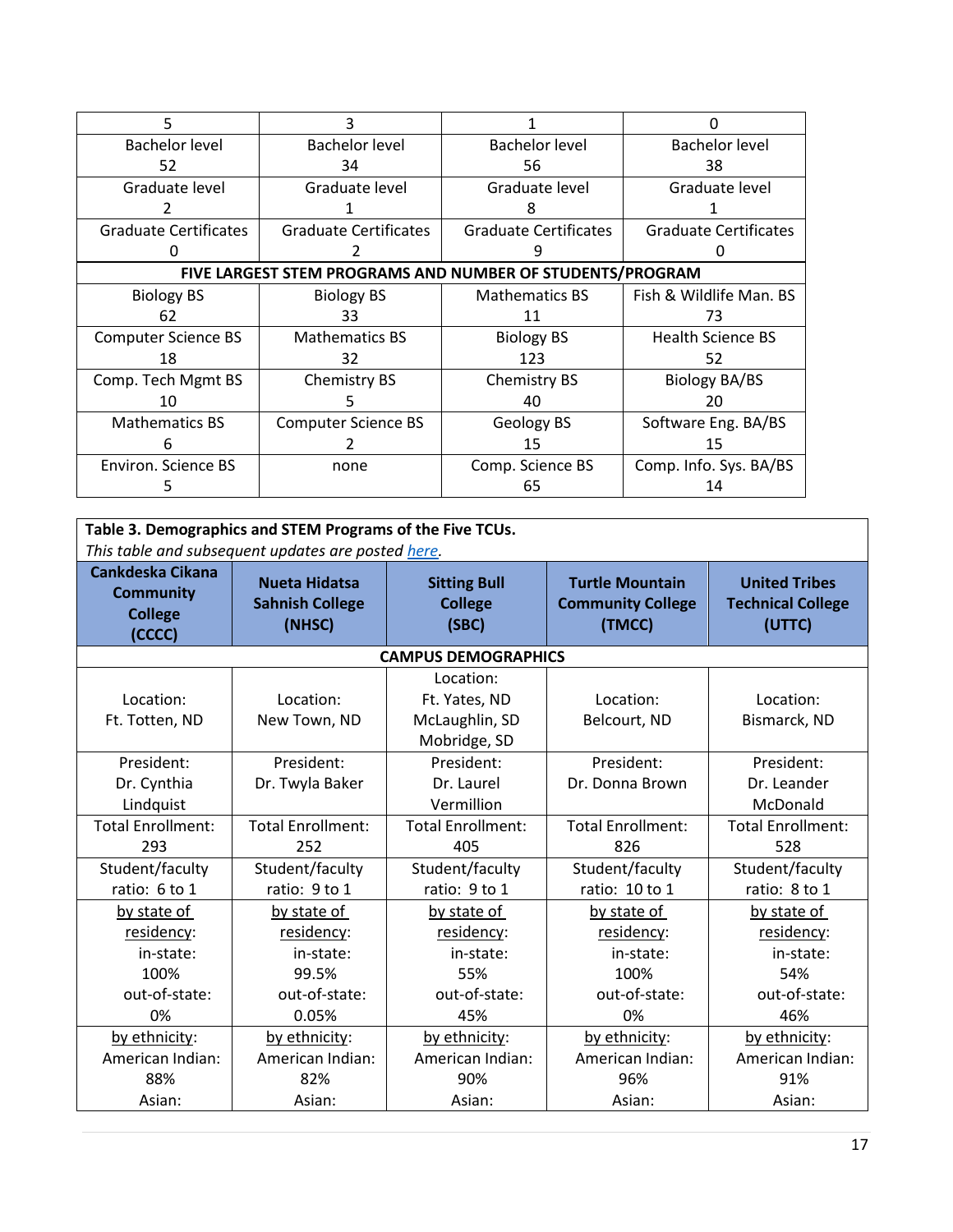| 0%                      | 0%                                                        | 0%                         | 0%                      | 0%                      |  |
|-------------------------|-----------------------------------------------------------|----------------------------|-------------------------|-------------------------|--|
| <b>Black or African</b> | <b>Black or African</b>                                   | <b>Black or African</b>    | <b>Black or African</b> | <b>Black or African</b> |  |
| American:               | American:                                                 | American:                  | American:               | American:               |  |
| 1%                      | 2%                                                        | 0%                         | 0%                      | 3%                      |  |
| Hispanic/Latino:        | Hispanic/Latino:                                          | Hispanic/Latino:           | Hispanic/Latino:        | Hispanic/Latino:        |  |
| 1%                      | 6%                                                        | 0%                         | 1%                      | 0%                      |  |
| White:                  | White:                                                    | White:                     | White:                  | White:                  |  |
| 9%                      | 6%                                                        | 9%                         | 3%                      | 5%                      |  |
| Two or more             | Two or more                                               | Two or more                | Two or more             | Two or more             |  |
| races:                  | races:                                                    | races:                     | races:                  | races:                  |  |
| 0%                      | 5%                                                        | 0%                         | 0%                      | 0%                      |  |
| by gender:              | by gender:                                                | by gender:                 | by gender:              | by gender:              |  |
| female: 65%             | female: 67%                                               | female: 68%                | female: 60%             | female: 64%             |  |
| male: 35%               | male: 33%                                                 | male: 32%                  | male: 40%               | male: 36%               |  |
| by age:                 | by age:                                                   | by age:                    | by age:                 | by age:                 |  |
| 24 or under: 53%        | 24 or under: 51%                                          | 24 or under: 42%           | 24 or under: 60%        | 24 or under: 51%        |  |
| 25 and over: 47%        | 25 and over: 48%                                          | 25 and over: 57%           | 25 and over: 40%        | 25 and over: 49%        |  |
|                         | <b>NUMBER OF DEGREE PROGRAMS</b>                          |                            |                         |                         |  |
| Certificate level       | Certificate level                                         | Certificate level          | Certificate level       | Certificate level       |  |
| 3                       | 8                                                         | 10                         | 13                      | 5                       |  |
| Associate level         | Associate level                                           | Associate level            | Associate level         | Associate level         |  |
| 18                      | 12                                                        | 18                         | 11                      | 15                      |  |
| Bachelor's level        | Bachelor's level                                          | Bachelor's level           | Bachelor's level        | Bachelor's level        |  |
| none                    | 3                                                         | 7                          | 3                       | 3                       |  |
| Graduate level          | Graduate level                                            | Graduate level             | Graduate level          | Graduate level          |  |
| none                    | none                                                      | 3                          | none                    | none                    |  |
|                         | FIVE LARGEST STEM PROGRAMS AND NUMBER OF STUDENTS/PROGRAM |                            |                         |                         |  |
| Nat. Res. Man. AS       | Pre-Engineer AS                                           | <b>Environ. Studies AS</b> | Gen. Science AS         | Environ. Sci. AS        |  |
| $\overline{2}$          | 12                                                        | 9                          | 32                      | 13                      |  |
| Pre-Engineer AS         | Environ. Studies AS                                       | Environ. Studies BS        | Pre-Engineer AS         | Environ. Sci. BS        |  |
| 5                       | 7                                                         | 5                          | 6                       | 6                       |  |
| Computer Sci. AS        | Science AS                                                | Info. Tech. AS             | Pre-Environ. Sci. AS    | Pre-Engineer AS         |  |
| 1                       | 5                                                         | 10                         | 1                       | 9                       |  |
| Environ. Sci. AS        | Environ. Sci. BS                                          | Pre-Engineer AS            | <b>Biology AS</b>       | none                    |  |
| program                 | 5                                                         | 3                          | 0                       | <b>NA</b>               |  |
| furloughed              |                                                           |                            |                         |                         |  |
| none                    | <b>Mathematics AS</b>                                     | Environ. Studies MS        | Chemistry AS            | none                    |  |
| <b>NA</b>               | $\mathbf{1}$                                              | 4                          | 0                       | <b>NA</b>               |  |
|                         |                                                           |                            |                         |                         |  |